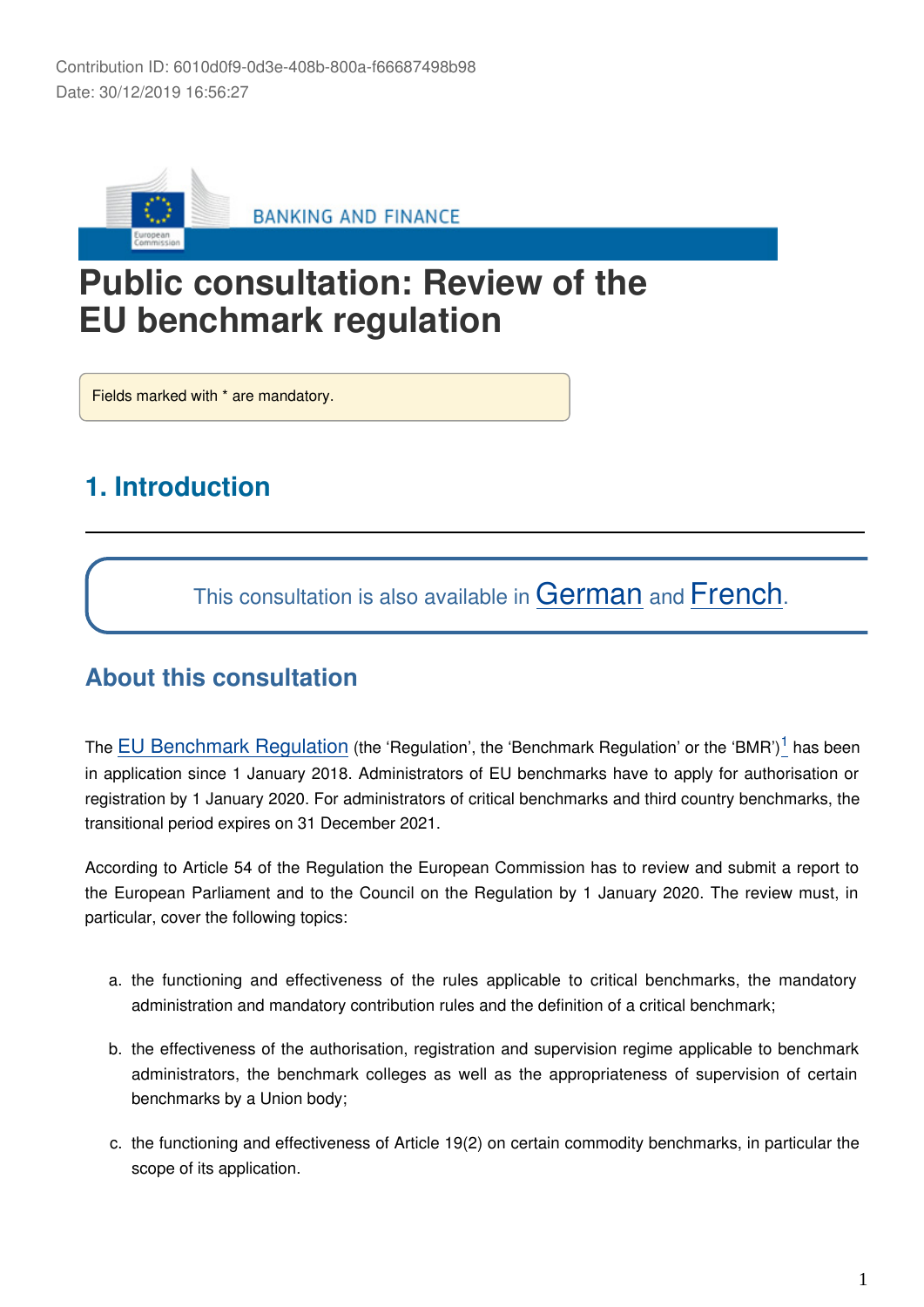In addition, subsequent to the political agreement on climate-related benchmarks, the Commission will also be required to submit, by 1 April 2020, a report on the operation of third-country benchmarks in the Union, including on the recourse that third country benchmark administrators have had to endorsement, recognition or equivalence. That report will have to also analyse the consequences of the extension of the transitional period for critical and for third country benchmarks until 31 December 2021.

The Commission will also take into consideration the answers received in this consultation to feed into the [r](https://ec.europa.eu/commission/publications/towards-stronger-international-role-euro-commission-contribution-european-council-13-14-december-2018_en) [eflections aimed at fostering the international role of the Euro](https://ec.europa.eu/commission/publications/towards-stronger-international-role-euro-commission-contribution-european-council-13-14-december-2018_en).

This consultation seeks the views of stakeholders on the issues identified below.

<span id="page-1-0"></span><sup>1</sup> In this consultation, "the Regulation" or the "Benchmark Regulation" refers to [Regulation \(EU\) 2016/1011](https://eur-lex.europa.eu/legal-content/EN/TXT/?uri=CELEX:32016R1011) of the European Parliament and of the Council of 8 June 2016 on indices used as benchmarks in financial instruments and financial contracts or to measure the performance of investment funds and amending [Directives 2008/48/EC](https://eur-lex.europa.eu/legal-content/EN/TXT/?uri=CELEX:32008L0048) and [2014/17/EU](https://eur-lex.europa.eu/legal-content/EN/TXT/?uri=CELEX:32014L0017) and [Regulation \(EU\) No 596/2014](https://eur-lex.europa.eu/legal-content/EN/TXT/?uri=CELEX:32014R0596)

**Please note**: In order to ensure a fair and transparent consultation process **only responses received through our online questionnaire will be taken into account** and included in the report summarising the responses. Should you have a problem completing this questionnaire or if you require particular assistance, please contact fisma-benchmark-review@ec.europa.eu.

More information:

- [on this consultation](https://ec.europa.eu/info/publications/finance-consultations-2019-benchmark-review_en)
- [on the consultation document](https://ec.europa.eu/info/files/2019-benchmark-review-consultation-document_en)
- [on the protection of personal data regime for this consultation](https://ec.europa.eu/info/law/better-regulation/specific-privacy-statement_en)

# **About you**

Language of my contribution **\***

- Bulgarian
- Croatian
- Czech
- Danish
- C Dutch
- English
- **Estonian**
- **Einnish**
- **Erench**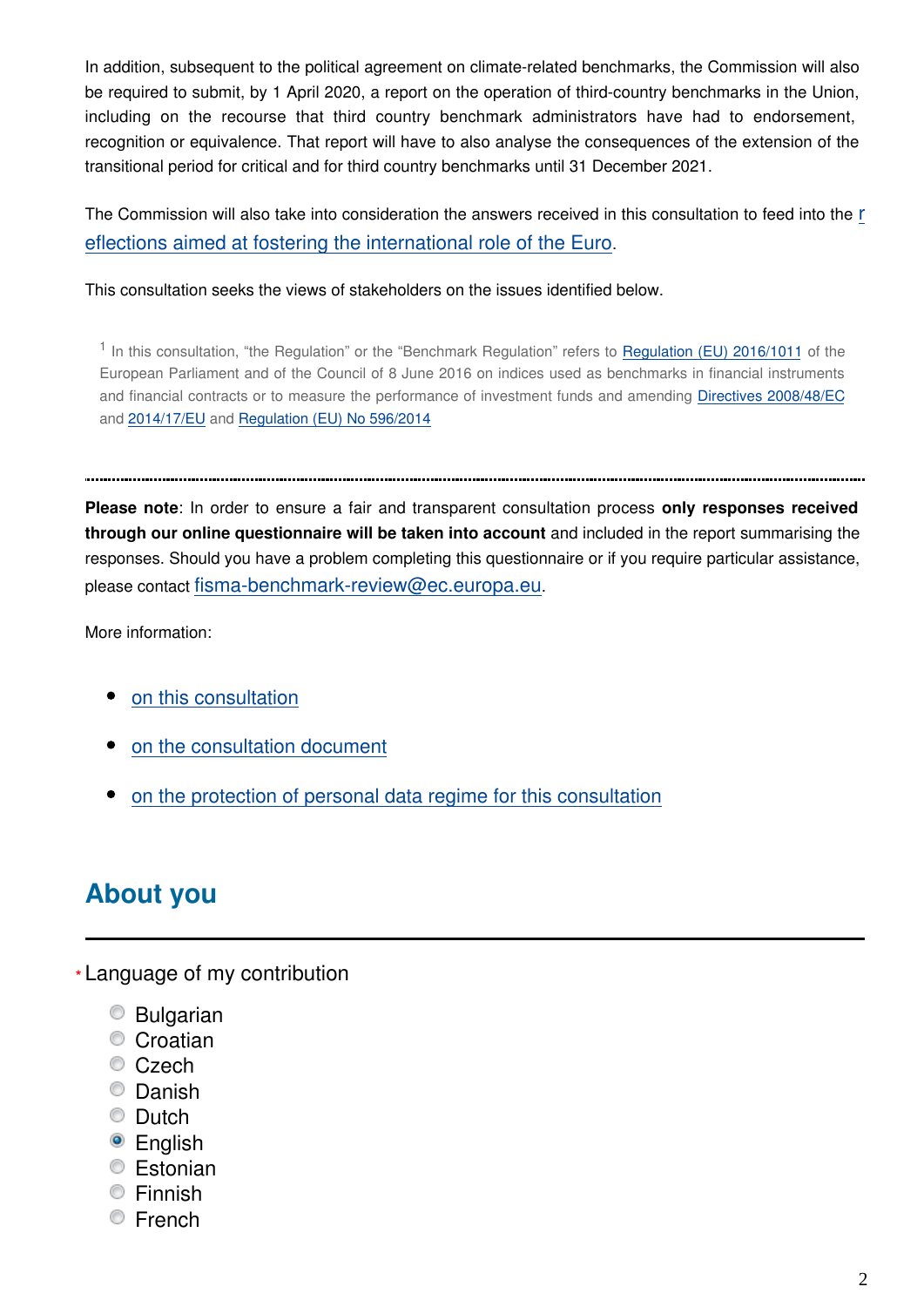- Caelic
- German
- **C** Greek
- Hungarian
- $\bullet$  Italian
- **C** Latvian
- Lithuanian
- Maltese
- <sup>O</sup> Polish
- Portuguese
- Romanian
- Slovak
- **Slovenian**
- Spanish
- **Swedish**
- I am giving my contribution as **\***
	- C Academic/research institution
	-
	- Company/business organisation
	- Consumer organisation Non-governmental
- EU citizen Public
	- Business association Environmental organisation Trade union
		- C Non-EU citizen C Other
			- organisation (NGO)
- authority
- 
- 

### First name **\***

Ayesha

### Surname **\***

Ghafoor

### Email (this won't be published) **\***

ayesha.z.ghafoor@barclays.com

### Organisation name **\***

*255 character(s) maximum*

Barclays Europe

### Organisation size **\***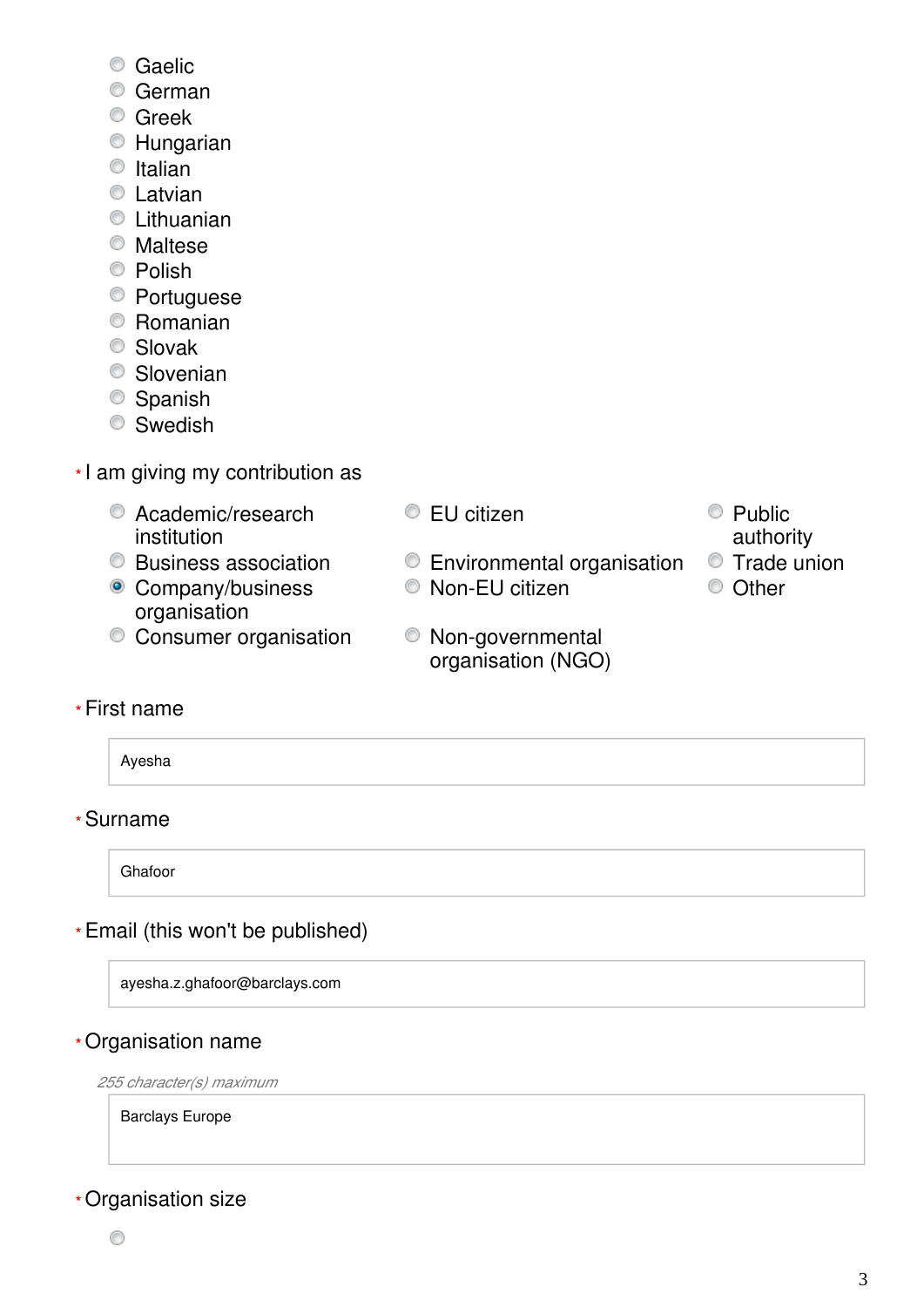Micro (1 to 9 employees)

Small (10 to 49 employees)

- Medium (50 to 249 employees)
- Large (250 or more)

### Transparency register number

#### *255 character(s) maximum*

Check if your organisation is on the *[transparency register](http://ec.europa.eu/transparencyregister/public/homePage.do?redir=false&locale=en)*. It's a voluntary database for organisations seeking to influence EU decisionmaking.

#### 72390466359-39

#### Country of origin **\***

Please add your country of origin, or that of your organisation.

| Afghanistan                   | ⊙ | Djibouti                                         |   | Libya               | 0 | <b>Saint Martin</b>                                          |
|-------------------------------|---|--------------------------------------------------|---|---------------------|---|--------------------------------------------------------------|
| Åland Islands                 |   | Dominica                                         |   | Liechtenstein       |   | <b>Saint Pierre</b><br>and Miquelon                          |
| Albania                       |   | Dominican<br>Republic                            |   | Lithuania           |   | <b>Saint Vincent</b><br>and the<br>Grenadines                |
| Algeria                       |   | Ecuador                                          |   | Luxembourg          | O | Samoa                                                        |
| American<br>Samoa             |   | Egypt                                            |   | Macau               |   | San Marino                                                   |
| Andorra                       |   | El Salvador                                      |   | Madagascar          |   | São Tomé and<br>Príncipe                                     |
| Angola                        |   | Equatorial<br>Guinea                             |   | Malawi              |   | Saudi Arabia                                                 |
| Anguilla                      | O | Eritrea                                          |   | Malaysia            |   | Senegal                                                      |
| Antarctica                    | O | Estonia                                          |   | <b>Maldives</b>     |   | Serbia                                                       |
| Antigua and<br><b>Barbuda</b> |   | Eswatini                                         |   | Mali                |   | Seychelles                                                   |
| Argentina                     |   | Ethiopia                                         |   | Malta               | ⊙ | Sierra Leone                                                 |
| Armenia                       |   | <b>Falkland Islands</b>                          | O | Marshall<br>Islands |   | Singapore                                                    |
| Aruba                         |   | Faroe Islands                                    |   | Martinique          | ◎ | <b>Sint Maarten</b>                                          |
| Australia                     | O | Fiji                                             | 0 | Mauritania          | 0 | Slovakia                                                     |
| Austria                       |   | Finland                                          |   | <b>Mauritius</b>    | O | Slovenia                                                     |
| Azerbaijan                    |   | France                                           |   | Mayotte             |   | Solomon<br><b>Islands</b>                                    |
| <b>Bahamas</b>                |   | <b>French Guiana</b>                             | O | <b>Mexico</b>       | ⊙ | Somalia                                                      |
| <b>Bahrain</b>                |   | French<br>Polynesia                              |   | Micronesia          |   | South Africa                                                 |
| Bangladesh                    | 0 | French<br>Southern and<br><b>Antarctic Lands</b> |   | Moldova             |   | South Georgia<br>and the South<br>Sandwich<br><b>Islands</b> |
| <b>Barbados</b>               |   | Gabon                                            |   | Monaco              | O | South Korea                                                  |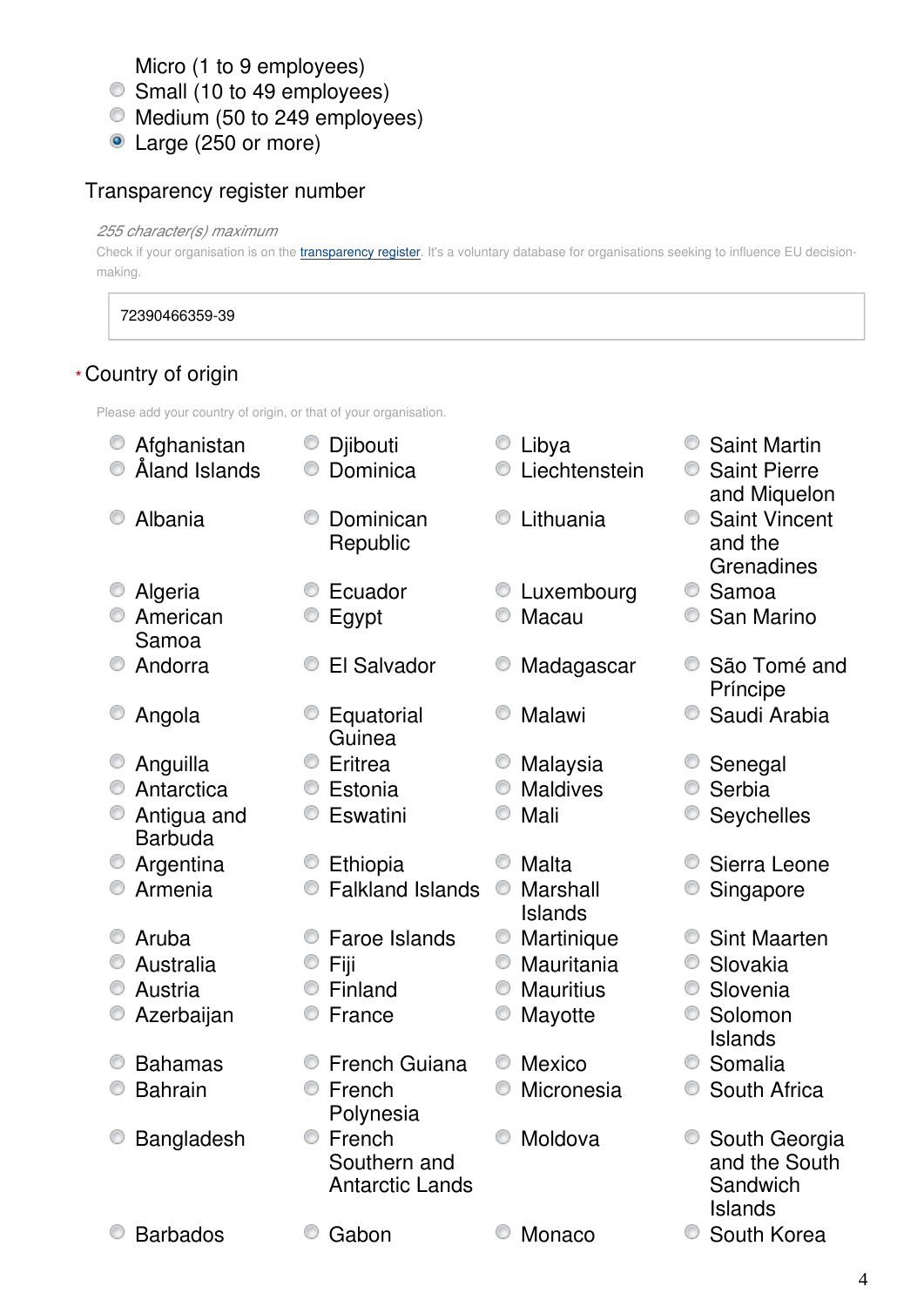| O | <b>Belarus</b>                          |           | Georgia             |   | Mongolia                 |                | South Sudan                             |
|---|-----------------------------------------|-----------|---------------------|---|--------------------------|----------------|-----------------------------------------|
| O | Belgium<br><b>Belize</b>                | O         | Germany<br>Ghana    | O | Montenegro<br>Montserrat | O              | Spain                                   |
|   | <b>Benin</b>                            | O         | Gibraltar           | O | Morocco                  | O              | Sri Lanka<br>Sudan                      |
|   | <b>Bermuda</b>                          | O         | Greece              | O |                          | O              | Suriname                                |
|   | <b>Bhutan</b>                           |           | Greenland           |   | Mozambique<br>Myanmar    |                | Svalbard and                            |
|   |                                         |           |                     |   | /Burma                   |                | Jan Mayen                               |
| O | <b>Bolivia</b>                          | O         | Grenada             | O | Namibia                  | O              | Sweden                                  |
|   | <b>Bonaire Saint</b>                    |           | Guadeloupe          |   | <b>Nauru</b>             |                | Switzerland                             |
|   | Eustatius and                           |           |                     |   |                          |                |                                         |
|   | Saba                                    |           |                     |   |                          |                |                                         |
| O | Bosnia and                              |           | Guam                |   | <b>Nepal</b>             |                | Syria                                   |
|   | Herzegovina                             |           |                     |   |                          |                |                                         |
| O | <b>Botswana</b>                         |           | Guatemala           |   | <b>Netherlands</b>       |                | Taiwan                                  |
| O | <b>Bouvet Island</b>                    |           | Guernsey            | O | New Caledonia            | O              | Tajikistan                              |
| O | <b>Brazil</b>                           | O         | Guinea              | O | New Zealand              |                | Tanzania                                |
| O | <b>British Indian</b>                   | O         | Guinea-Bissau       | O | Nicaragua                |                | Thailand                                |
|   | <b>Ocean Territory</b>                  |           |                     |   |                          |                |                                         |
| O | <b>British Virgin</b><br><b>Islands</b> |           | Guyana              |   | <b>Niger</b>             |                | The Gambia                              |
| O | <b>Brunei</b>                           |           | Haiti               |   | Nigeria                  |                | <b>Timor-Leste</b>                      |
|   | <b>Bulgaria</b>                         |           | <b>Heard Island</b> |   | <b>Niue</b>              |                | <b>Togo</b>                             |
|   |                                         |           | and McDonald        |   |                          |                |                                         |
|   |                                         |           | <b>Islands</b>      |   |                          |                |                                         |
|   | <b>Burkina Faso</b>                     | O         | Honduras            |   | Norfolk Island           |                | <b>Tokelau</b>                          |
|   | <b>Burundi</b>                          |           | Hong Kong           | 0 | Northern                 |                | Tonga                                   |
|   |                                         |           |                     |   | Mariana Islands          |                |                                         |
|   | Cambodia                                |           | Hungary             |   | North Korea              |                | Trinidad and                            |
|   |                                         |           |                     |   |                          |                | Tobago                                  |
|   | Cameroon                                |           | Iceland             |   | <b>North</b>             |                | Tunisia                                 |
| O |                                         |           | India               |   | Macedonia                |                |                                         |
|   | Canada                                  |           |                     |   | Norway<br>Oman           |                | Turkey<br>Turkmenistan                  |
|   | Cape Verde<br>Cayman Islands            | O         | Indonesia<br>Iran   |   | Pakistan                 | $\circledcirc$ | Turks and                               |
|   |                                         |           |                     |   |                          |                | Caicos Islands                          |
|   | <b>Central African</b>                  |           | Iraq                |   | Palau                    |                | C Tuvalu                                |
|   | Republic                                |           |                     |   |                          |                |                                         |
| O | Chad                                    | $\bullet$ | Ireland             |   | Palestine                |                | Uganda                                  |
|   | Chile                                   |           | Isle of Man         |   | Panama                   |                | Ukraine                                 |
|   | China                                   |           | <b>Israel</b>       |   | Papua New                | $\circledcirc$ | <b>United Arab</b>                      |
|   |                                         |           |                     |   | Guinea                   |                | Emirates                                |
|   | Christmas                               |           | Italy               |   | Paraguay                 |                | United                                  |
|   | Island                                  |           |                     |   |                          |                | Kingdom                                 |
| O | Clipperton                              |           | Jamaica             |   | Peru                     | $\circledcirc$ | <b>United States</b>                    |
|   | Cocos (Keeling)<br><b>Islands</b>       |           | Japan               |   | Philippines              |                | <b>United States</b>                    |
|   |                                         |           |                     |   |                          |                | <b>Minor Outlying</b><br><b>Islands</b> |
|   | Colombia                                |           | Jersey              |   | Pitcairn Islands         | O              | Uruguay                                 |
|   |                                         |           |                     |   |                          |                |                                         |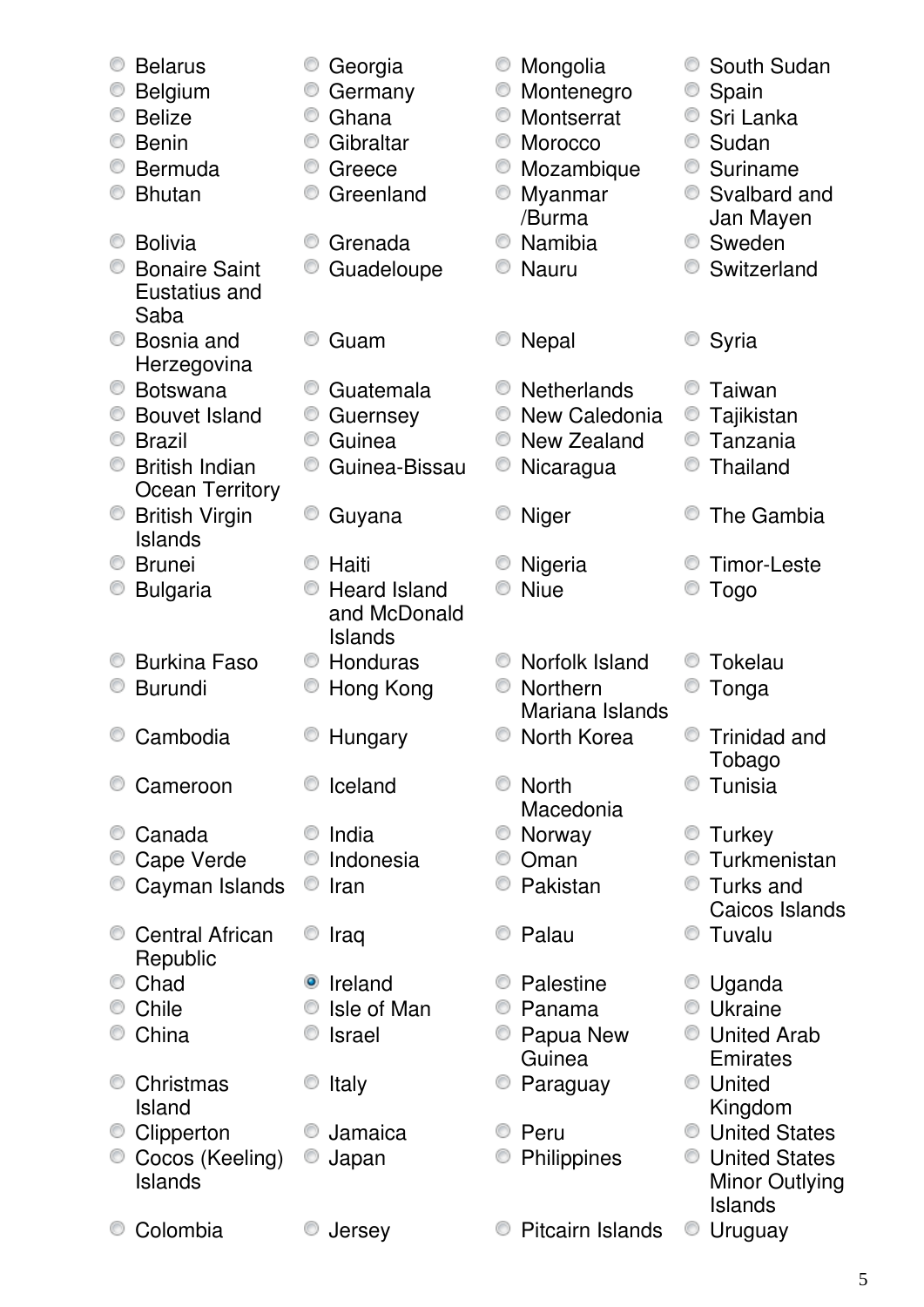| Comoros                                | Jordan     | Poland                                               | <b>US Virgin</b><br>Islands |
|----------------------------------------|------------|------------------------------------------------------|-----------------------------|
| Congo                                  | Kazakhstan | Portugal<br>O                                        | Uzbekistan                  |
| Cook Islands                           | Kenya      | <b>Puerto Rico</b>                                   | Vanuatu                     |
| Costa Rica                             | Kiribati   | Qatar                                                | <b>Vatican City</b>         |
| Côte d'Ivoire                          | Kosovo     | Réunion                                              | Venezuela                   |
| Croatia                                | Kuwait     | Romania                                              | Vietnam                     |
| Cuba                                   | Kyrgyzstan | Russia                                               | <b>Wallis and</b><br>Futuna |
| Curaçao                                | Laos       | Rwanda                                               | Western<br>Sahara           |
| Cyprus                                 | Latvia     | Saint<br>Barthélemy                                  | Yemen                       |
| Czechia                                | Lebanon    | Saint Helena<br>Ascension and<br>Tristan da<br>Cunha | Zambia                      |
| Democratic<br>Republic of the<br>Congo | Lesotho    | Saint Kitts and<br><b>Nevis</b>                      | Zimbabwe                    |
| Denmark                                | Liberia    | <b>Saint Lucia</b>                                   |                             |

Field of activity or sector (if applicable): **\***

*at least 1 choice(s)*

- Accounting
- **Auditing**
- **Banking**
- $\blacksquare$  Benchmark administration
- $\blacksquare$  Benchmark use
- Contribution to benchmarks
- Credit rating agencies
- $\blacksquare$  Insurance
- **Pension provision**
- $\Box$  Investment management (e.g. hedge funds, private equity funds, venture capital funds, money market funds, securities)
- Market infrastructure operation (e.g. CCPs, CSDs, Stock exchanges)
- Social entrepreneurship
- Other
- Not applicable
- At the benchmark level, I am giving my contribution as a: **\***
	- **Benchmark administrator**
	- Benchmark contributor
	- **Benchmark user**
	- <sup>O</sup> Other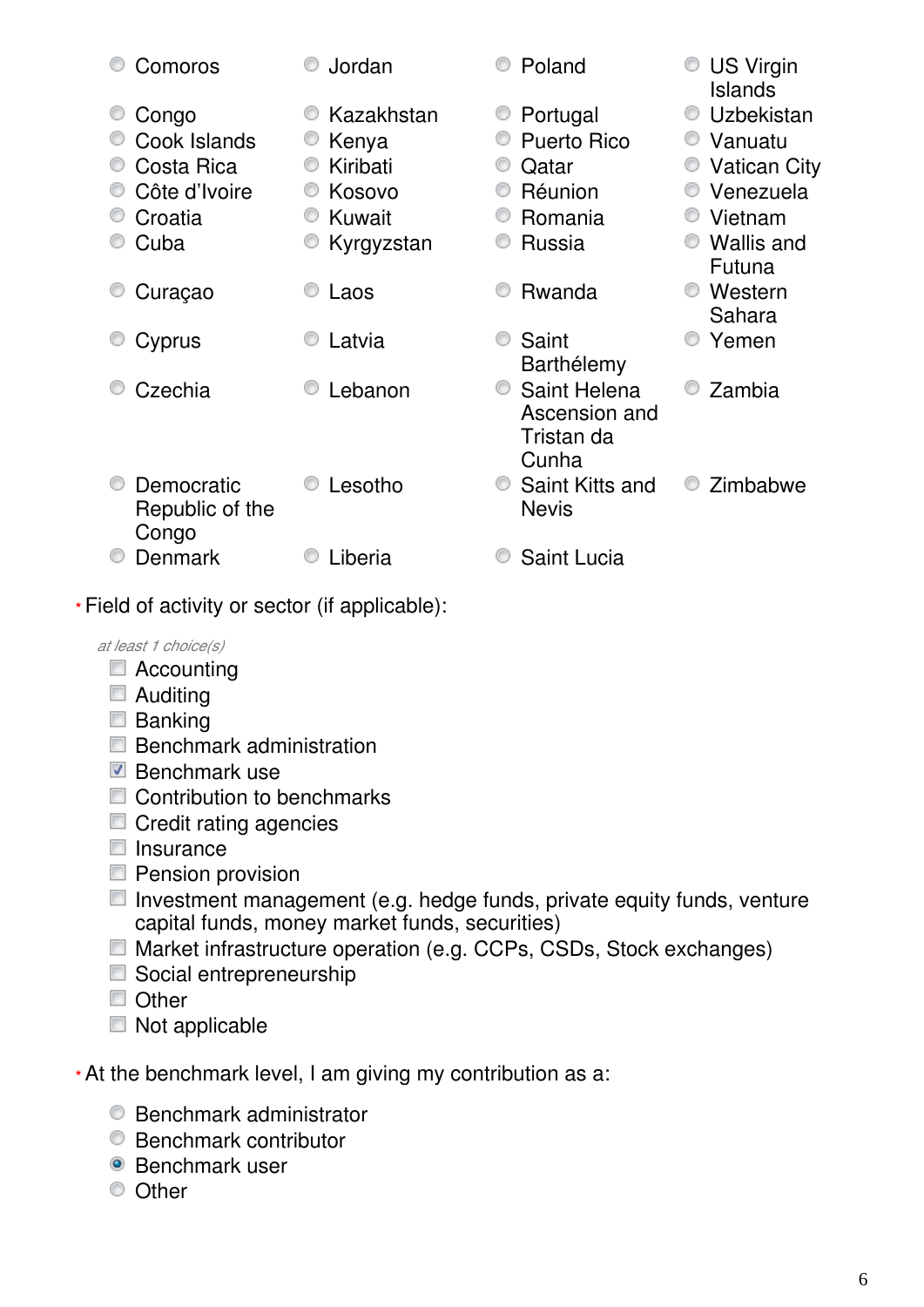### Publication privacy settings **\***

The Commission will publish the responses to this public consultation. You can choose whether you would like your details to be made public or to remain anonymous.

#### **Anonymous**

Only your type of respondent, country of origin and contribution will be published. All other personal details (name, organisation name and size, transparency register number) will not be published.

#### **Public**

Your personal details (name, organisation name and size, transparency register number, country of origin) will be published with your contribution.

 $\blacksquare$  I agree with the [personal data protection provisions](https://ec.europa.eu/info/law/better-regulation/specific-privacy-statement_en)

# **2. Critical benchmarks**

The Regulation introduces specific rules that only apply to critical benchmarks. Once the European Commission adds a benchmark to the list of critical benchmarks, the competent authority has increased powers to ensure the representativeness and continuity of the critical benchmark. This includes powers to require mandatory administration of a critical benchmark and/or mandatory contributions to a critical benchmark.

As part of the political agreement on the so-called "climate change" benchmarks, the colegislators agreed to extend the time limit for mandatory administration of and contributions to critical benchmarks from 24 months to five years. The political agreement on the ESAs review (publication of the Regulation in the OJ expected in Q4 2019). entrusts ESMA, as of 1 January 2022, with the supervision of EU critical benchmarks. (EU critical benchmarks are defined in Article 20(1)(a) BMR).

The continued reform of critical benchmarks raises several issues:

# **IBOR reform**

On the basis of current estimates, contracts will be referencing IBOR rates at least until 2050. Certain contracts referencing IBOR rates might be impossible to change (e.g. mortgages or bonds with a 100% noteholder agreement clause). Should a critical IBOR rate cease, there is a risk of disruption to parties whose contracts reference this IBOR rate.

Competent authorities might, however, be confronted with the situation that an IBOR rate no longer represents the market or economic reality it is intended to measure (e.g. due to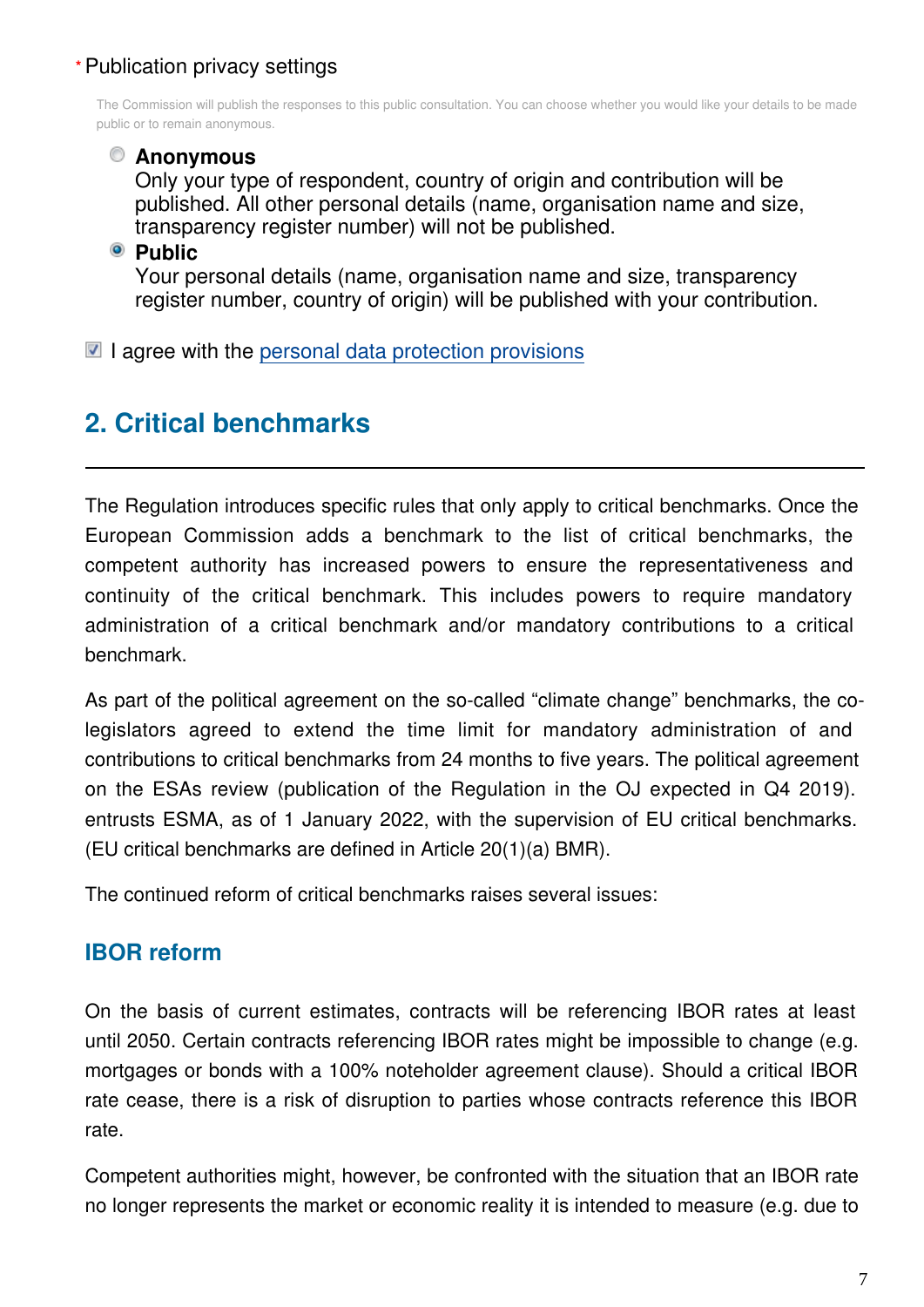one or several contributors' plans to withdraw from an IBOR panel). In terms of Article 23 of the Regulation, the IBOR rate will then lose the "capability" to measure its underlying market.

In these circumstances, Article 23(6)(d) of the Regulation already empowers competent authorities to require a change to the methodology or to other rules of a critical benchmark when it risks becoming unrepresentative of its underlying market. As private sector benchmark administrators might prove reluctant to change benchmarks materially of their own volition (e.g. they might fear litigation by parties that would be disadvantaged by a change), regulatory powers to request the necessary changes might need to be strengthened.

Stakeholders are therefore invited to assess if competent authorities' powers to require a change of methodology in a critical benchmark should be reinforced and, if so, in what way.

Furthermore, competent authorities might also wish to exercise the power to require a change of methodology in other circumstances, such as when an administrator intends to cease providing a critical benchmark.

Where, for instance, an administrator is aware that a benchmark is no longer representative, it has the option under Article 11(4) BMR to change the methodology (or the input data or contributors) to rectify any shortcomings. But the administrator is not obliged to do so and can, instead, opt to cease the provision of the benchmark altogether.

In certain circumstances the immediate cessation of a critical benchmark may not be the best option to preserve market stability. Therefore, alongside the power to compel the administrator of a critical benchmark to continue publication, it might be useful for the competent authority to have, also in these circumstances, the power to require the necessary changes to the benchmark's methodology.

#### **Question 1: To what extent do you think it could be useful for a competent authority to have broader powers to require the administrator to change the methodology of a critical benchmark?**

Please rate from 1 (not useful at all) to 5 (very useful)

- 1 (not useful at all)
- ⊙ 2
- 3
- $\circledcirc$ 4
- 5 (very useful)
- Don't know / no opinion / not relevant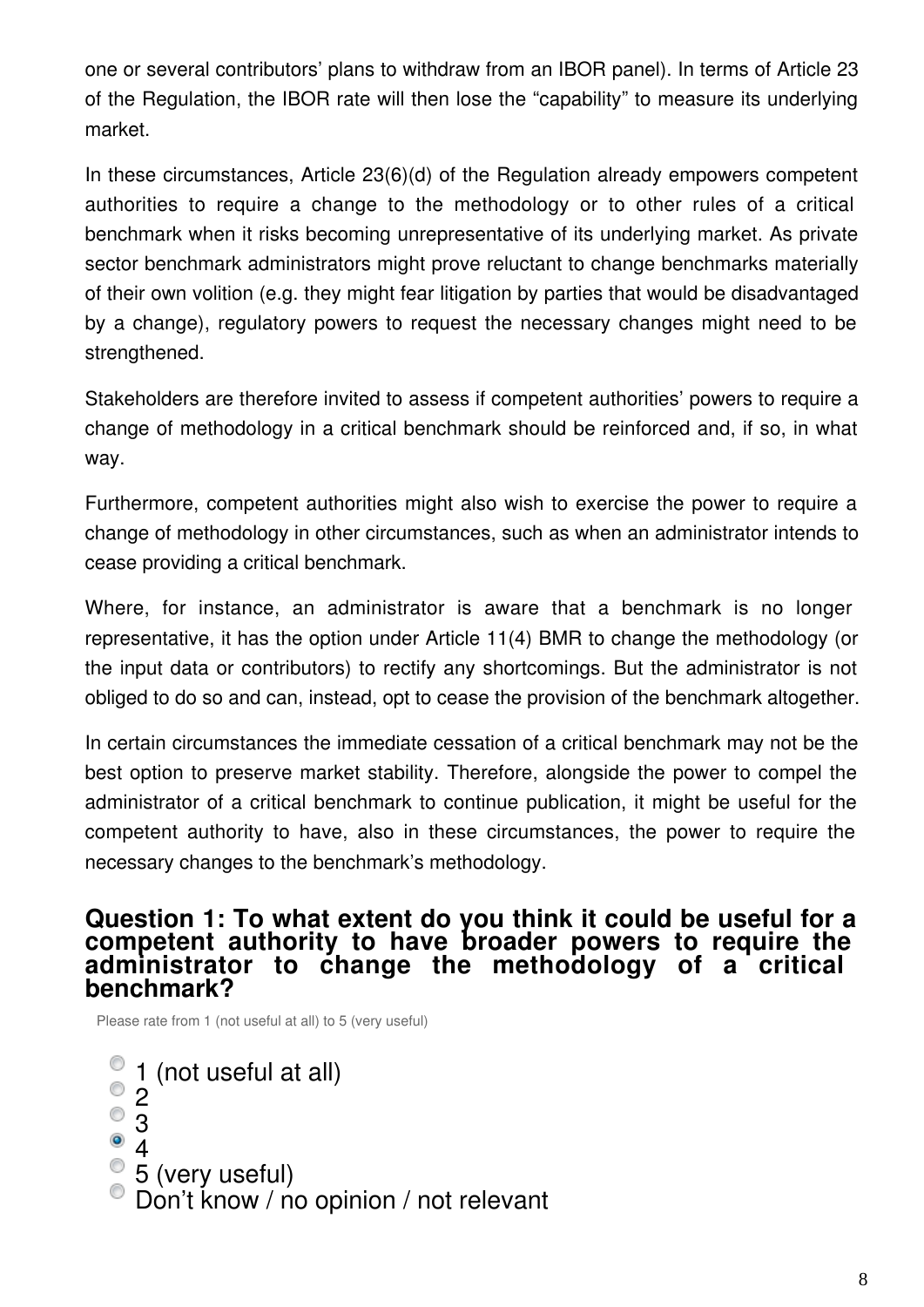# **Question 1.1: Please explain your reply to question 1.**

*2000 character(s) maximum*

including spaces and line breaks, i.e. stricter than the MS Word characters counting method.

Barclays considers that it would be useful to broaden competent authority powers. We are supportive of broader powers enabling the competent authority to request a change in methodology where the benchmark is at risk of being unrepresentative of the underlying market (as foreseen by Article 23 (6)), especially given the impact critical benchmarks might have on the financial stability of the Union.

In order to mitigate against market disruption, any modification made by the competent authority should aim to result in a commercially equivalent outcome, and, where possible, should refer to an authorised index. Any change should be made transparent to the market and in sufficient time to allow for an orderly transition to the new methodology.

Additionally, we would suggest permitting the competent authority to compel continued administration of the benchmark for longer than 5 years, where necessary, for the orderly functioning of the market, in particular for legacy exposures that cannot be amended. We have seen similar challenges with LIBOR referencing FRNs issued prior to July 2017.

**Question 2: Do you consider that such corrective powers should apply to critical benchmarks at all stages in their existence or should these powers be confined to:**

### **a) situations when a contributor notifies its intention to cease contributions?**

- Yes
- $^{\circ}$  No
- $\bullet$  Don't know / no opinion / not relevant

### **b) situations in which mandatory administration and/or contributions of a critical benchmark are triggered?**

- Yes
- $^{\circ}$  No
- <sup>O</sup> Don't know / no opinion / not relevant

# **Question 2.1: Please explain your reply to question 2 a) and 2 b).**

*2000 character(s) maximum*

including spaces and line breaks, i.e. stricter than the MS Word characters counting method.

We consider that it would be useful for a competent authority to be able to trigger a requirement for a critical benchmark administrator to change its methodology whenever there is a material risk that the benchmark will be at risk of being unrepresentative, e.g. following a material change to the underlying interest that the benchmark seeks to measure or in the population of contributors.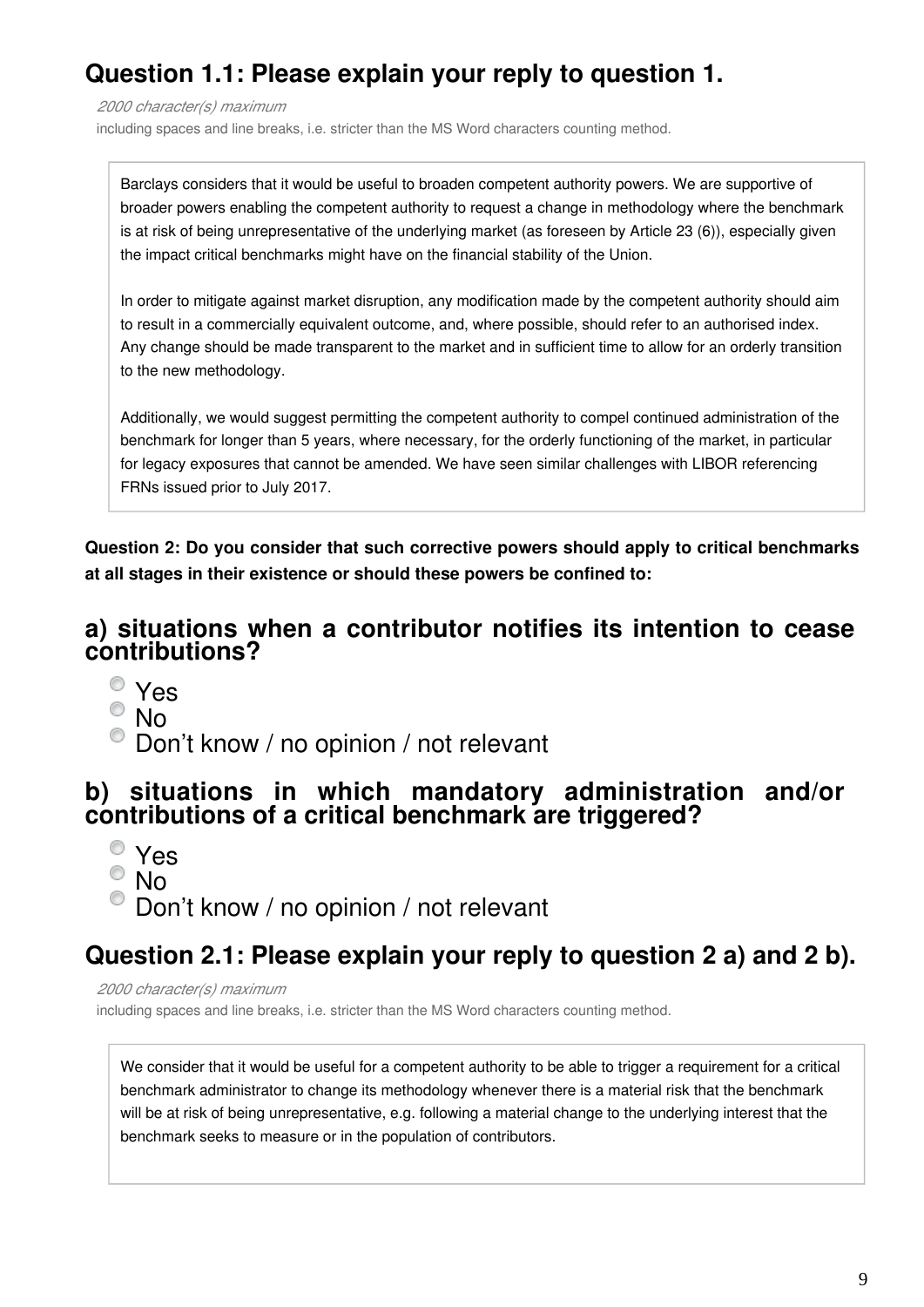**Question 3: Are there any other changes to Article 23(6)(d) BMR relative to the change of methodology for critical benchmarks that might be desirable to improve the robustness, reliability or representativeness of the benchmark?**

Yes

0 No

Don't know / no opinion / not relevant

# **Question 3.1: Please explain your reply to question 3.**

*2000 character(s) maximum*

including spaces and line breaks, i.e. stricter than the MS Word characters counting method.

Although not directly in Article 23(6)(d), two potential areas of improvement that could be considered related to Article 23(6)(d) are:

(a) Consider increasing the frequency of the administrator's determination of representativeness in Article 23(2) from 2 years to 1 year.

(b) Consider permitting the NCA to compel administration of a critical benchmark under article 21 for longer than 5 years where necessary to prevent market disruption, given the extended maturity if certain legacy exposures.

# **Orderly cessation of a critical benchmark**

Article 28(1) BMR requires **benchmark administrators** to publish a procedure setting out how they will act in the event of changes to or cessation of one of their benchmarks. Such contingency plans should ensure that administrators plan ahead and share their planning with users. The aim is to avoid disruption to users and financial markets when benchmarks cease to be published or are materially changed.

Where feasible and appropriate, cessation plans need to designate appropriate alternatives. Such plans are particularly important for systemically important (critical) benchmarks. It might therefore be useful to further detail these requirements for critical benchmarks, e.g. by making them subject to approval of the national competent authority.

Article 28(2) BMR aims to ensure that **supervised entities other than benchmark administrators** are prepared for the cessation or material change of a benchmark. It might be necessary to expand on existing requirements for critical benchmarks, e.g. to cover the instance where an existing benchmark is found to be no longer representative of its underlying market, or to increase supervisory powers in such a case.

### **Question 4: To what extent do you think that benchmark cessation plans should be approved by national competent regulators?**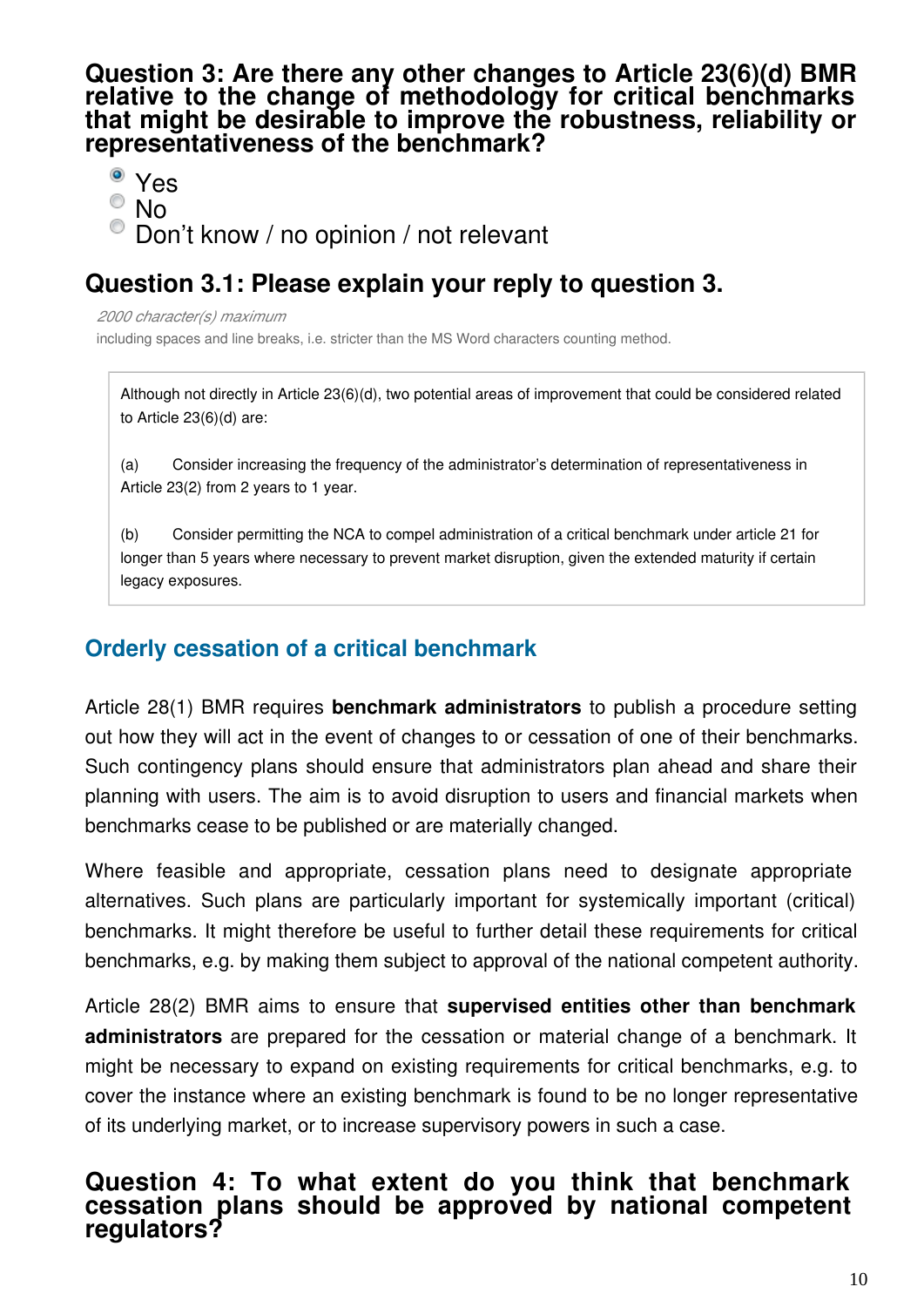```
1 (completely disagree)
  2
\overline{\circ} 3
^{\circ} 4
\degree 5 (fully agree)
Don't know / no opinion / not relevant
```
# **Question 4.1: Please explain your reply to question 4.**

*2000 character(s) maximum* including spaces and line breaks, i.e. stricter than the MS Word characters counting method.

We consider Article 28(2) to be proportionate.

### **Question 5: Do you consider that supervised entities should draw up contingency plans to cover instances where a critical benchmark ceases to be representative of its underlying market?**

- Yes
- No
- $\bullet$  Don't know / no opinion / not relevant

# **Question 5.1: Please explain your reply to question 5.**

*2000 character(s) maximum* including spaces and line breaks, i.e. stricter than the MS Word characters counting method.

Article 13 of the BMR and CDR (EU) 2018/1641 require that the rationale for a material change shall include instances where the representativeness of the benchmark may be in doubt. Contingency plans are required for material changes and it seems disproportionate and unnecessary to impose a new or further obligation on supervised entities to identify these instances and draw up additional plans. Users will have contingency plans for situations other than cessation, but the trigger point for the use of these plans should be driven by supervisory authorities. If use of contingency plans are not driven by public statements made by supervisory authorities, the risk is that contingency plans could be triggered by firms at different times, leading to confusion within the market.

# **Colleges**

Currently, three critical benchmarks are supervised by a college set up in accordance with Article 46 of the Regulation: Euribor, EONIA and LIBOR.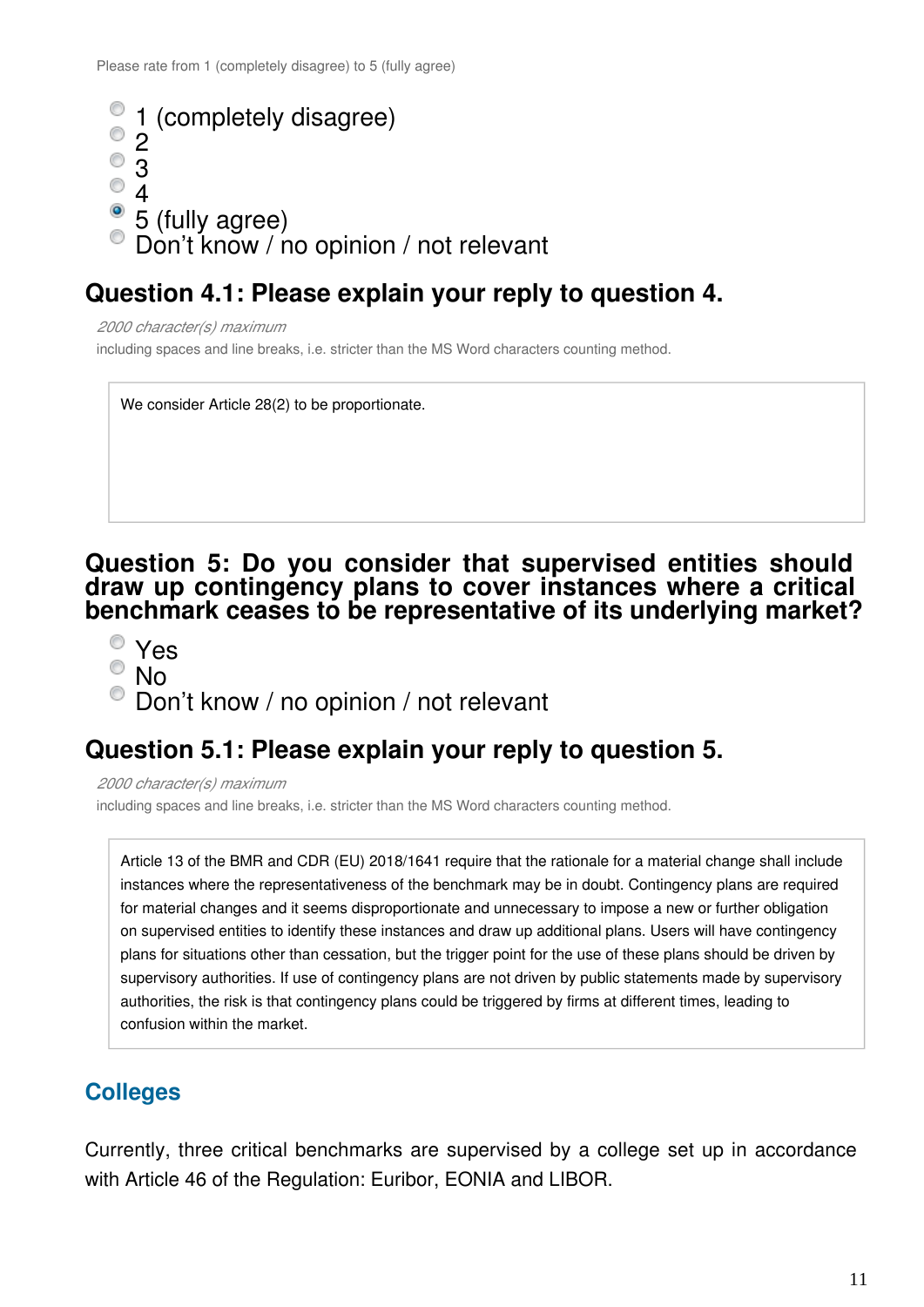For Euribor and EONIA, both administered by the European Money Markets Institute (EMMI), there is a single college. These colleges, apart from the competent authority of the administrator and ESMA, comprise the competent authorities responsible for the supervision of each of the members of the panel of the respective critical benchmark and of the competent authorities for the Member States for which the critical benchmark in question is of particular importance.

### **Question 6: To what extent do you consider the system of supervision by colleges as currently existing appropriate for the supervision of critical benchmarks?**

Please rate from 1 (not appropriate at all) to 5 (very appropriate)

1 (not appropriate at all)  $^{\circ}$  2  $^{\circ}$  3  $^{\circ}$  4 • 5 (very appropriate) Don't know / no opinion / not relevant

# **Question 6.1: Please explain your reply to question 6.**

*2000 character(s) maximum*

including spaces and line breaks, i.e. stricter than the MS Word characters counting method.

The system of supervision by colleges, as it currently exists, is appropriate for the supervision of EU critical benchmarks.

# **3. Authorisation and registration**

### **Authorisation, suspension and withdrawal**

Article 35 of the Regulation addresses the situation when it may become necessary to suspend or withdraw a benchmark administrator's authorisation or registration and thus prevent the use of its benchmarks, either permanently or for the duration of a suspension.

The provision to suspend or withdraw operates at administrator level – so exercising this power might result in preventing use of all benchmarks provided by the administrator except those to which Article 35(3) of the Regulation may be applied. It could prove disruptive to prevent the use of all benchmarks of a particular administrator when only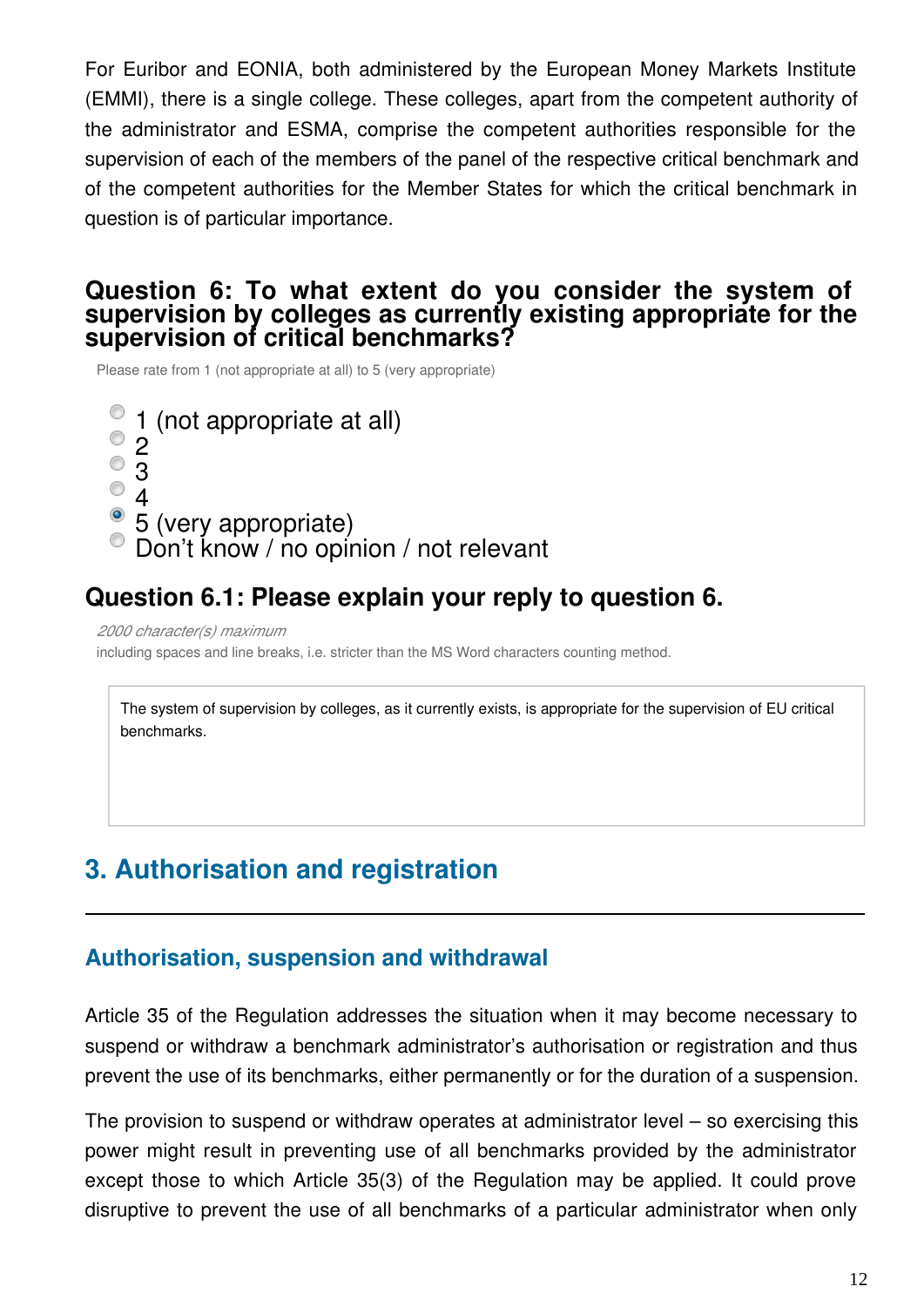one of them has become non-compliant. Given this, and the fact that Article 51(4) BMR only covers use of a non-authorised benchmark during a transitional period, it may necessary to clarify that a competent authority should have the option to suspend or withdraw authorisation or registration in respect of one or more individual benchmarks, without having to suspend the authorisation for the administrator itself. This would allow continued use of all other BMR-compliant benchmarks of that particular administrator.

### **Question 7: Do you consider that it is currently unclear whether a competent authority has the powers to withdraw or suspend the authorisation or registration of an administrator in respect of one or more benchmarks only?**

Please rate from 1 (very unclear) to 5 (very clear)

1 (very unclear) 2 3 4 5 (very clear) Don't know / no opinion / not relevant

# **Question 7.1: Please explain your reply to question 7.**

*2000 character(s) maximum*

including spaces and line breaks, i.e. stricter than the MS Word characters counting method.

It is unclear as to whether a competent authority has the powers to withdraw or suspend the authorisation or registration of an administrator in respect of a single benchmark. The wording of the provision only refers to withdrawals and suspensions by reference to the administrator rather than in relation to specific benchmarks. Therefore, on a plain reading of Article 35, it would appear that the withdrawal / suspension would be in relation to the administrator and, consequently, to all benchmarks administered by that administrator.

We would be supportive of a national competent authority having the ability to withdraw / suspend authorisation or registration of only one or more benchmarks in circumstances where the NCA deems it appropriate to do so, as this would avoid unnecessary market disruption in relation to other benchmarks not affected by the relevant circumstances.

### **Continued use of non-compliant benchmarks**

Article 35(3) of the Regulation provides for the possibility that immediate cessation of use of a benchmark in existing contracts may not be appropriate and makes provision for legacy use of individual benchmarks to continue where an administrator's authorisation has been suspended. In such a case, the competent authority may suspend the authorisation/registration of the administrators while allowing the provision of the benchmark and its use until the decision of suspension has been withdrawn.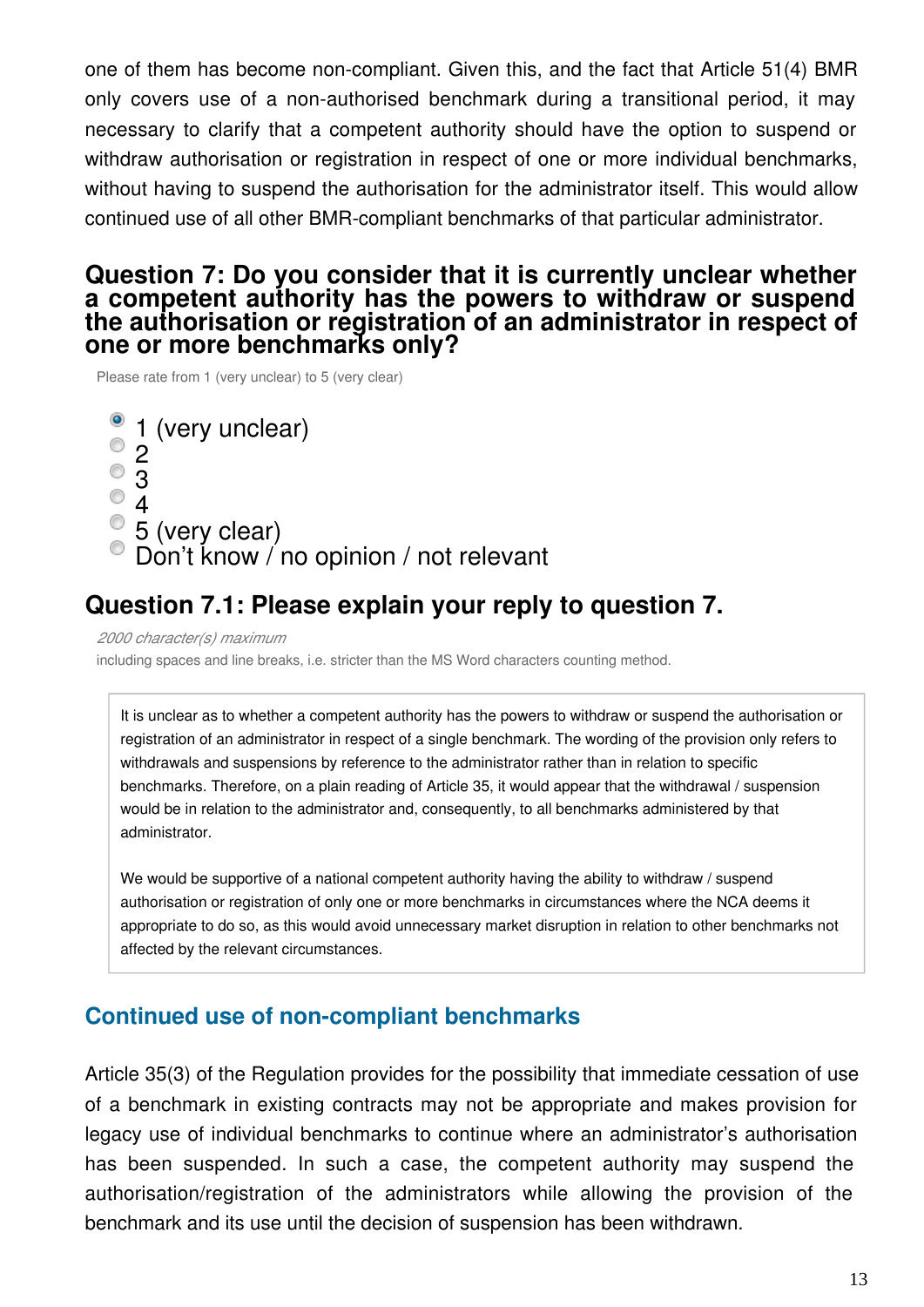During that period of time, the use of such a benchmark by supervised entities is permitted only for financial contracts, financial instruments and investment funds that already reference the non-compliant benchmark.

It might be useful for a competent authority also to have this possibility of allowing the continued provision and use of a non-compliant benchmarks for legacy contracts where the authorisation is withdrawn (and not only suspended).

### **Question 8: Do you consider that the current powers of NCAs to allow the continued provision and use in existing contracts for a benchmark for which the authorisation has been suspended are sufficient?**

Please rate from 1 (totally insufficient) to 5 (totally sufficient)

- 1 (totally insufficient)
- 2
- 3
- $^{\circ}$  4
- $\degree$  5 (totally sufficient)
- Don't know / no opinion / not relevant

# **Question 8.1: Please explain your reply to question 8.**

*2000 character(s) maximum*

including spaces and line breaks, i.e. stricter than the MS Word characters counting method.

We view it as appropriate that NCAs should have the ability to allow the continued provision and use of a given benchmark in existing contracts. However, article 35(3) of the Regulation (and by extension, the delegated regulation related to Article 51(6)) is not entirely clear in terms of when an NCA would exercise its discretion to permit the continued use of a given benchmark for existing contracts, in part because this would be determined on a case-by-case basis. This may lead to uncertainty in the market as to whether an existing benchmark can continue to be used, notwithstanding the suspension to authorisation or registration.

We believe that NCAs should be given wide discretion to permit the continued use of a benchmark for legacy positions in order to minimise market disruption, including in cases of withdrawal. As discussed below, we do not consider that the current wording of article 35(3) to be sufficiently broad to allow for this.

The Commission would also like to receive stakeholders' opinion on the powers of competent authorities to permit the continued use of non-compliant benchmarks under Article 35(3) and under Article 51(4).

### **Question 9: Do you consider that the power of competent authorities to permit continued use of a benchmark when cessation of that benchmark would result in contract frustration are appropriate?**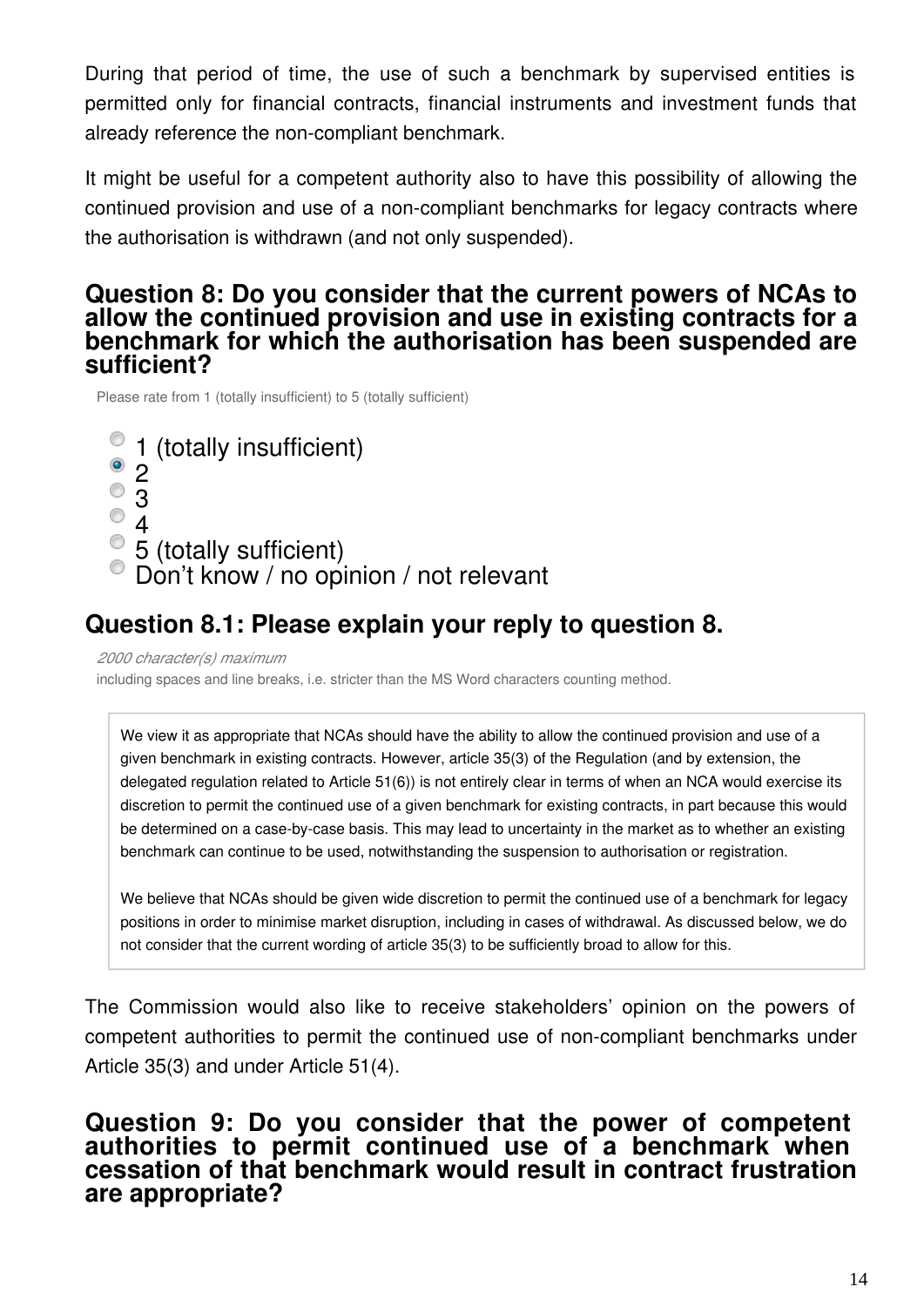

### **Question 9.1: Please explain your reply to question 9.**

*2000 character(s) maximum*

including spaces and line breaks, i.e. stricter than the MS Word characters counting method.

To encourage market certainty, it is critical that competent authorities have the ability to permit the continued use of a benchmark where cessation would result in market disruption or would otherwise be detrimental to clients, end-investors. However, we note that it is unclear in what precise circumstances a local regulator would permit the continued use of a non-compliant benchmark and what factors in the delegated regulation related to Article 51(6) would be weighed more heavily, e.g. whether continued use would be permitted if an alternative/substitute benchmark were available, but the specific contractual terms do not provide for substitution.

It is also important that NCAs are empowered to ensure that the grandfathering provision set out in Article 51 (4) is given its proper effect. We also have concerns regarding the use of the word frustrate in Article 51(4). We do not consider this to be the appropriate terminology, as it is not broad enough to cover the possible scenarios of market disruption which regulators will seek to mitigate. We would suggest that Article 51(4) be broadened out to include consideration of the detrimental impact of termination of the contracts on the end investors and wider market.

For structured note products (and related OTC derivatives entered into hedge structured note payments) with a broader retail noteholder base, it may not be possible to obtain the requisite amount of client consents for substitution of a benchmark (at least for pre-existing programmes, some of which have maturity dates running over 2030) where the existing benchmark continues to be published. This creates significant regulatory, reputational and litigation risks for financial institutions; the ability to use non-compliant benchmarks would create flexibility in such circumstances.

Answer continued via pdf uploaded at the end of consultation.

# **4. Scope of the Benchmark Regulation**

# The [impact assessment supporting the original proposal for the](https://eur-lex.europa.eu/legal-content/EN/TXT/?uri=CELEX:52013SC0336)

[Benchmark Regulation](https://eur-lex.europa.eu/legal-content/EN/TXT/?uri=CELEX:52013SC0336) did not delineate the scope of the Regulation to specific categories of benchmarks, such as critical benchmarks or to specific underlying markets which are particularly vulnerable to manipulation. To the contrary, the assessment at the time was that "*the vulnerability and importance of a benchmark varies over time. Defining*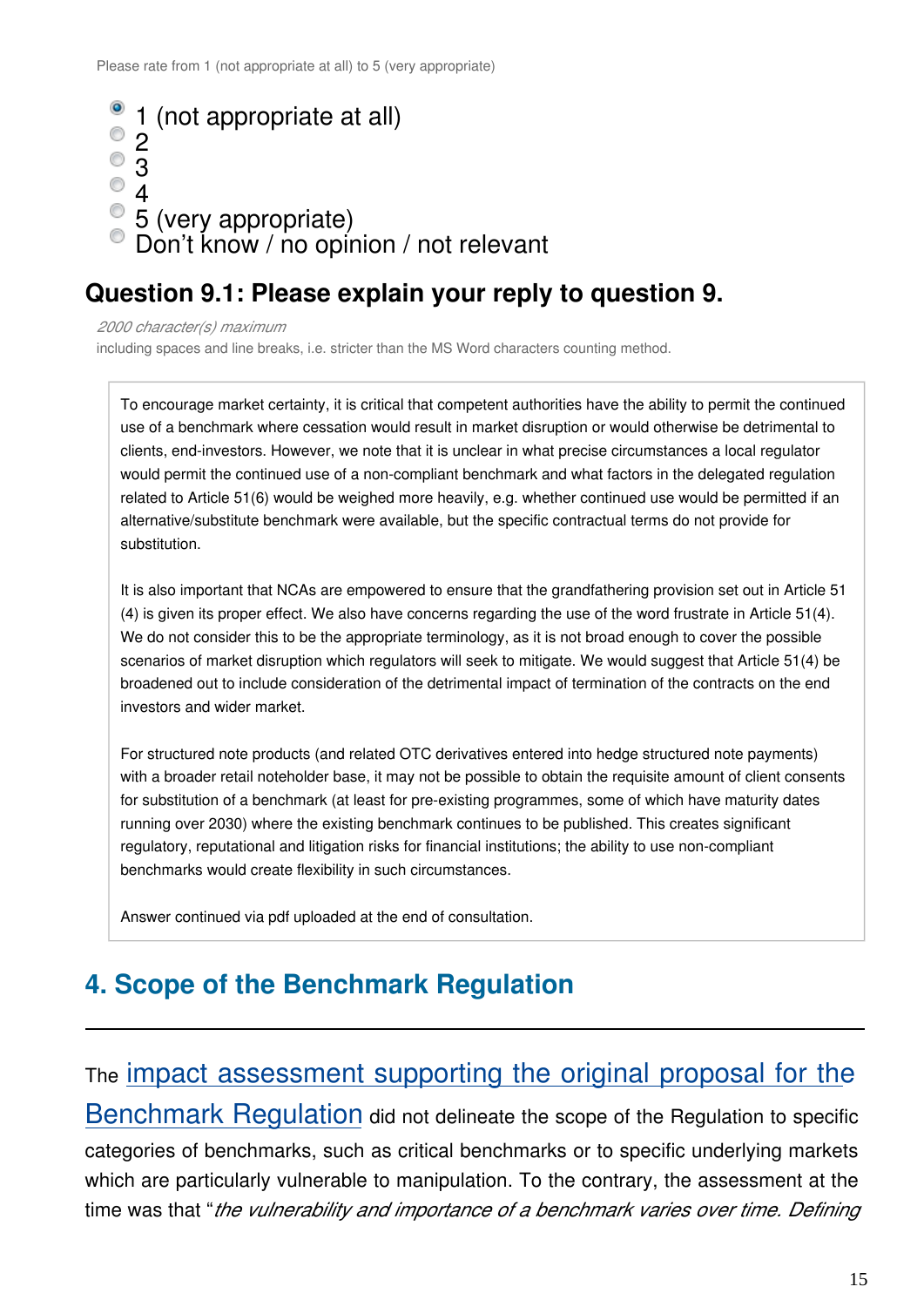*the scope by reference to important or vulnerable indices would not address the risks that any benchmark may pose in the future*" (Paragraph 7.1.4. "Scoping: targeting critical or important benchmarks"). This means that the Regulation is applicable to all types of benchmarks regardless of their underlying markets. As a consequence, as soon as an index is used in a way that responds to the definition of 'use of a benchmark', it becomes a benchmark and is therefore within the scope of the Regulation.

The Regulation introduces differentiation between benchmarks (e.g., commodity benchmarks and regulated data benchmarks are subject to a different set of rules than, e. g., critical benchmarks). Administrators of significant benchmarks (benchmarks fulfilling the conditions laid down in Article 24(1)) can opt-out from the application of a limited number of detailed requirements of the Regulation<sup>[2](#page-17-0)</sup>. Non-significant benchmarks (not fulfilling the conditions laid down in Articles 20(1) and 24(1)) are subject to a less detailed set of rules, whereby administrators are able to choose not to apply some requirements of the Regulation. In such a case, the administrator needs to explain why it is appropriate to do so by means of a compliance statement that is published and provided to the administrator's competent authority $3$ .

The Commission is empowered to review, every two years, calculation methods that are used to determine the threshold for critical and significant benchmarks.

Over the course of the last years several jurisdictions have begun codifying the IOSCO principles by creating authorisation requirements for financial benchmarks. In the exercise of assessing third-country jurisdictions with the aim of granting equivalence, the Commission's services note that such third countries have opted for an approach whereby regulation and supervision is limited to the most critical or systemic financial benchmarks administered in their respective jurisdictions. The decision as to whether a benchmark is critical or systemic rests with the relevant competent authority.

The Commission's services are now seeking feedback from stakeholders on how to deal with benchmarks that (i) are not significant in terms of their use in the Union or (ii) certain types of benchmarks that are less prone to manipulation e.g., regulated data benchmarks.

### **Question 10: Do you consider that the regulatory framework applying to non-significant benchmarks is adequately calibrated?**

Please rate from 1 (not well calibrated at all) to 5 (completely adequately calibrated)

- 1 (not well calibrated at all)  $^{\circ}$  2 3
	- 4
	- 5 (completely adequately calibrated)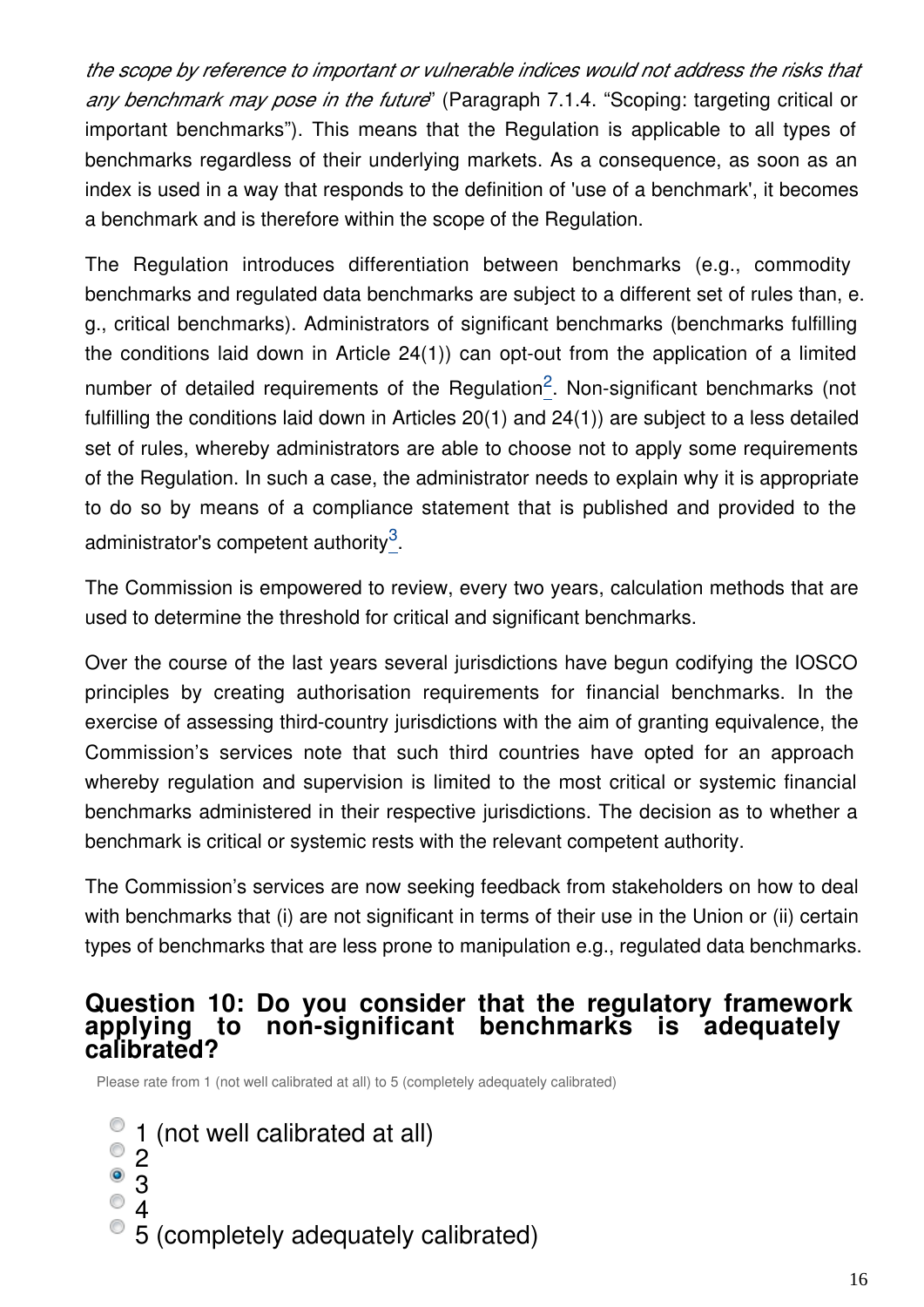# $\bullet$  Don't know / no opinion / not relevant

### **Question 10.1: Which adjustments would you recommend? Please explain your reply to question 10.**

*2000 character(s) maximum*

including spaces and line breaks, i.e. stricter than the MS Word characters counting method.

We believe the regulatory framework to be broadly workable. However, if we were to suggest adjustments, we would recommend refining Article 26(2). This is because of the difficulty in tracking assets attributable to a benchmark - it would useful if there was a specific timeframe for the administrator to contact the relevant authority. For this reason, "immediately" may not be practicable and so lacks sufficient certainty.

In addition, it would help if the regulation was adjusted to state the exact details of what additional information might be required.

Whilst from a non-critical benchmark administrator perspective we are comfortable with the current regime, we would note that the broad scope of the BMR in this respect is out of line with other similar regulation across the globe. Every major jurisdiction that we are aware of seeks to regulate administration of and contribution to systemic or critical benchmarks rather than on use of the benchmark. Adopting a similar approach could represent a more calibrated approach to the twin goals of consumer protection and financial stability.

### **Question 11: Do you consider quantitative thresholds to be appropriate tools for the establishment of categories of benchmarks (non-significant, significant, critical benchmarks).**

Please rate from 1 (not appropriate at all) to 5 (completely appropriate)

- $\degree$  1 (not appropriate at all)
- 2  $\circ$  3
- $^{\circ}$  4
- 5 (completely appropriate)
- Don't know / no opinion / not relevant

# **Question 11.1: Please explain your reply to question 11.**

### **If applicable, which alternative methodology or combination of methodologies would you favour?**

*2000 character(s) maximum* including spaces and line breaks, i.e. stricter than the MS Word characters counting method.

The qualitative levels are appropriate. However, it would be useful if there was clarity on how the levels are selected.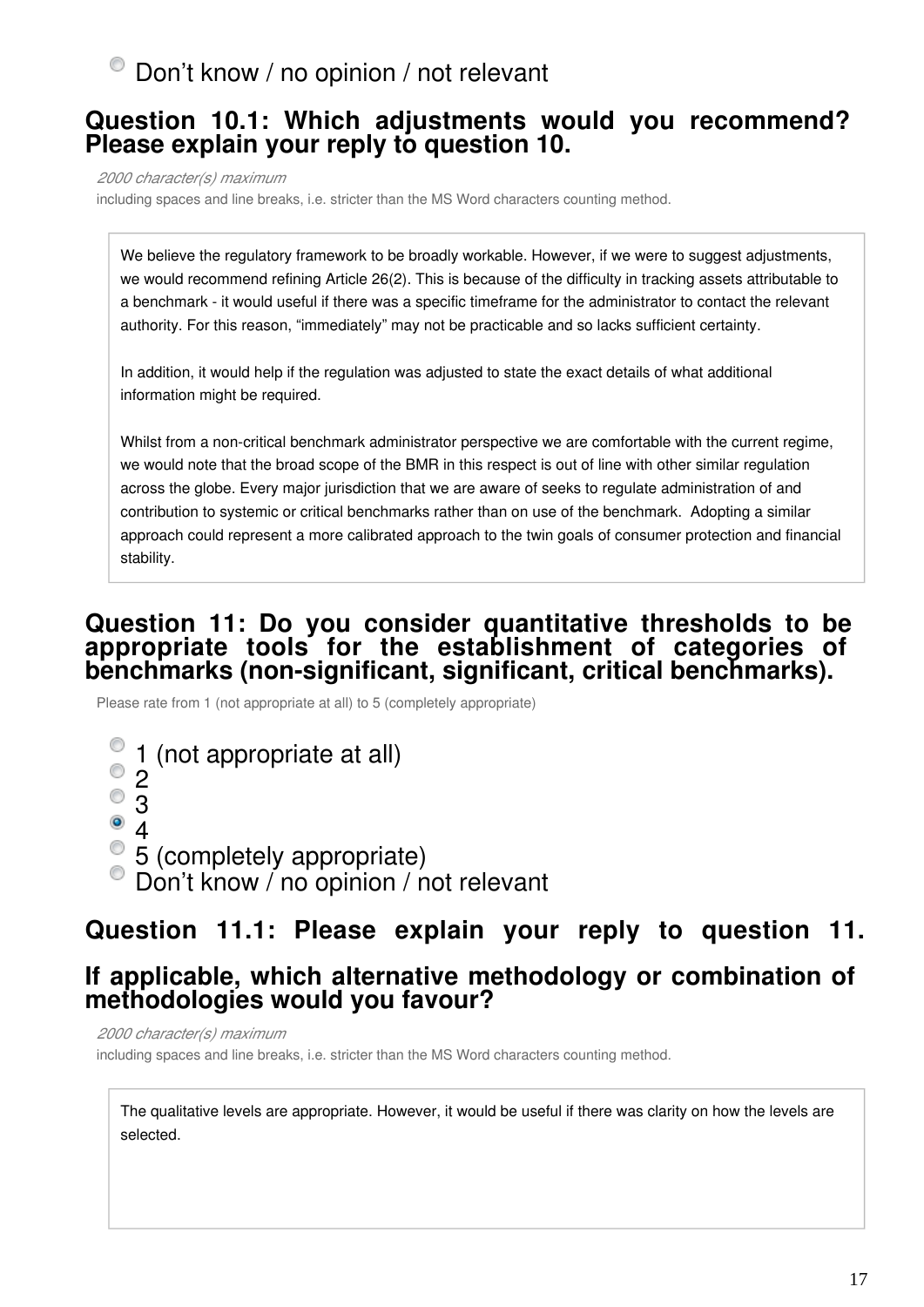#### **Question 12: Do you consider the calculation method used to determine the thresholds for significant and critical benchmarks remains appropriate?**

Please rate from 1 (not appropriate at all) to 5 (completely appropriate)

1 (not appropriate at all)  $\mathcal{P}$  $\overline{\text{}}\,3$  $^{\circ}$  4 5 (completely appropriate)  $\bullet$  Don't know / no opinion / not relevant

# **Question 12.1: Please explain your reply to question 12. If applicable, please explain why and which alternatives you would consider more appropriate?**

*2000 character(s) maximum*

including spaces and line breaks, i.e. stricter than the MS Word characters counting method.

Barclays does operate significant business lines outside the EU which do use third country benchmarks. In this respect, we understand that non-significant third country benchmark administrators struggle to ascertain relevant data to determine whether and how their benchmarks are used in the EU. To eliminate disproportionate compliance costs we suggest a rebuttable presumption that benchmarks not determined to be significant enough to merit supervision in their home jurisdiction be deemed to be non-significant in the EU unless ESMA determines, on either quantitative or qualitative grounds that the benchmark is significant for EU purposes. In particular, we recommend that the impact of such benchmark on financial stability for the EU or on consumers should be a factor that is expressly taken into account rather than relying purely on quantitative metrics, as when viewed from this perspective we think a much smaller proportion of third country benchmarks would be significant.

### **Question 13: Would you consider an alternative approach appropriate for certain types of benchmarks that are less prone to manipulation?**

Please rate from 1 (not appropriate at all) to 5 (completely appropriate)



<span id="page-17-0"></span>2 Recital 41 provides that "*Due to the existence of a large variety of types and sizes of benchmarks, it is important to introduce proportionality in this Regulation and to avoid putting an excessive administrative burden on*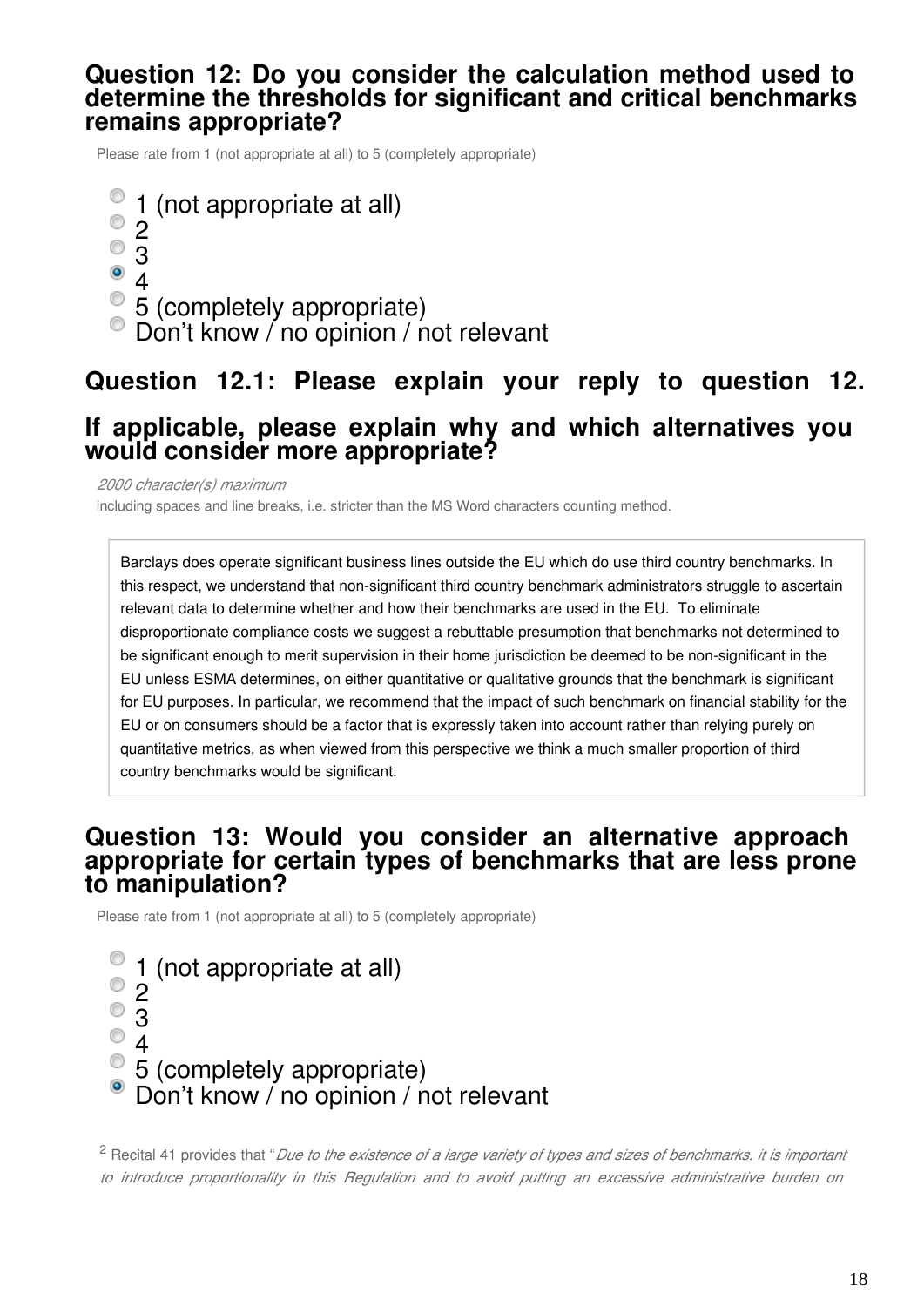*administrators of benchmarks the cessation of which poses less threat to the wider financial system. Thus, in addition to the regime for critical benchmarks, two distinct regimes should be introduced: one for significant benchmarks and one for non-significant benchmarks*".

<span id="page-18-0"></span><sup>3</sup> Recital 42 clarifies that "*While non-significant benchmarks could still be vulnerable to manipulation, they are more easily substitutable, therefore transparency to users should be the main tool used for market participants to make informed choices about the benchmarks they consider appropriate for use. For that reason, the delegated acts in Title II should not apply to non-significant benchmark administrators*".

# **5. ESMA register of administrators and benchmarks**

In accordance with Article 36 of the Regulation, ESMA maintains a register listing benchmark administrators that have either been authorised or registered in the EU as well as benchmarks and administrators approved for use in the Union through equivalence, recognition or endorsement. According to comments received from benchmark users, the functioning of the register could be improved, e.g. the register currently does not list the benchmarks provided by EU-authorised or -registered administrators, yet several administrators that operate worldwide have only applied for authorisation / registration with respect to a subset of the benchmarks they provide. This means that identification of the benchmarks authorised or registered may prove difficult.

However, for large administrators whose portfolio of benchmarks is subject to frequent changes, maintaining an up-to-date list of benchmarks approved for use in the Union could be challenging. The Commission is therefore seeking views on the functioning of and potential improvements to the register.

### **Question 14: To what extent are you satisfied with your overall experience with the ESMA register for benchmarks and administrators?**

Please rate from 1 (not satisfied at all) to 5 (completely satisfied)

- 1 (not satisfied at all)
- $^{\circ}$  2
- $^{\circ}$  3
- $^{\circ}$  4
- 5 (completely satisfied)
- Don't know / no opinion / not relevant

**Question 14.1: If you are not satisfied with your overall experience with the ESMA register for benchmarks and administrators, please explain how could the register be improved.**

*2000 character(s) maximum*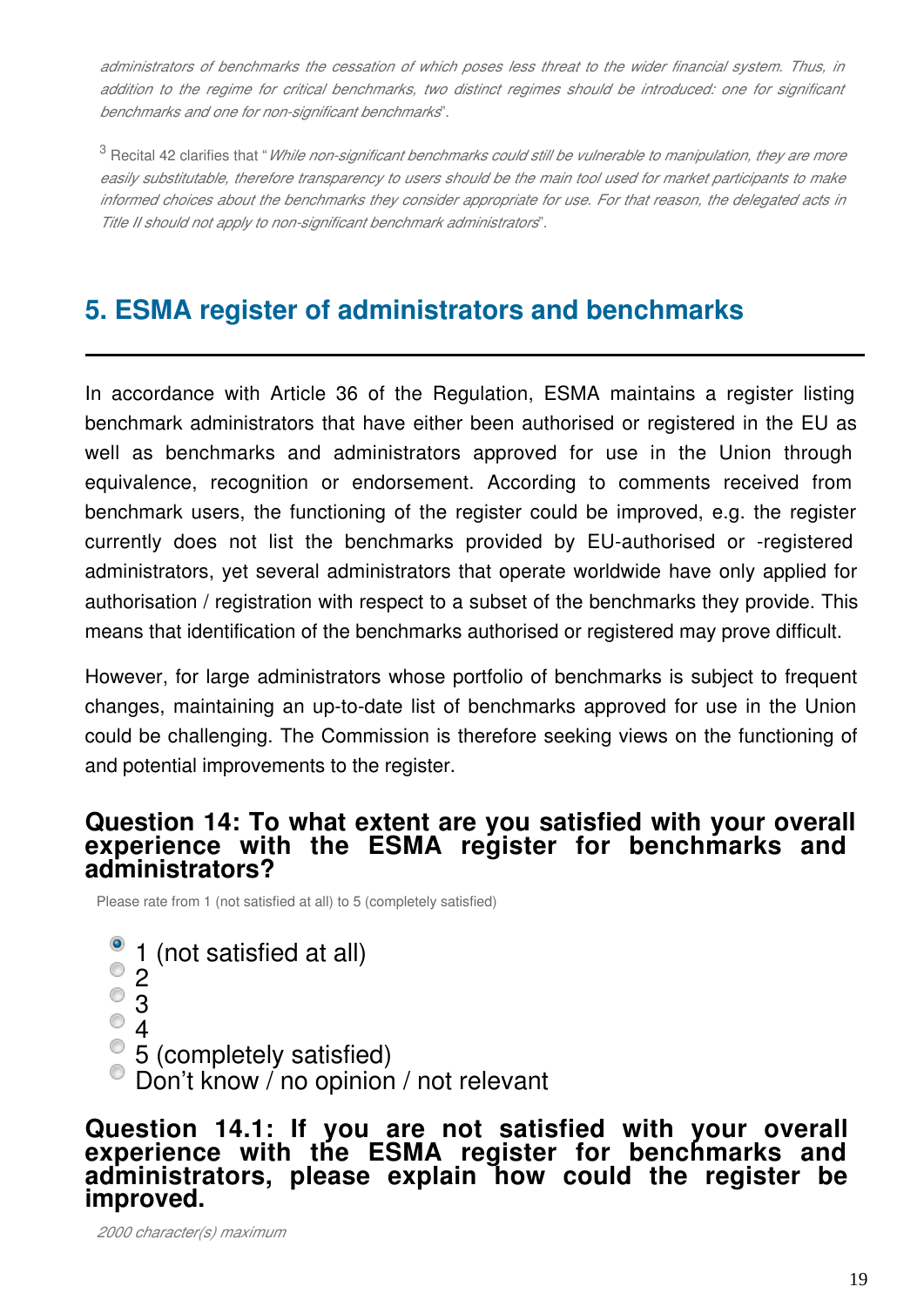The register could be improved by: -

- The timeliness of publication of information on to the register; we have observed delays between the administrator publishing on their website vs ESMA register being updated
- Search criteria on the register could significantly be improved. For example, the current search is not user friendly, ability to search on date added to register would be useful, search on the key columns already in the register
- Audit trail of approval date would be useful, or anything to keep track of changes in the register
- Machine readable information over and above CSV file
- If an administrator is removed, we recommend that they should stay on register but be marked as removed for transparency
- Currently only lists EU administrators name but not compliant benchmarks, we propose that it should also list the benchmarks to ensure golden source
- Publish the status of applications for authorisation that are in flight

### **Question 15: Do you consider that, for administrators authorised or registered in the EU, the register should list benchmarks instead of/in addition to administrators?**

Please rate from 1 (completely disagree) to 5 (fully agree)

1 (completely disagree)  $^{\circ}$  2  $^{\circ}$  3  $^{\circ}$  4  $\degree$  5 (fully agree) Don't know / no opinion / not relevant

# **Question 15.1: Please explain your reply to question 15.**

*2000 character(s) maximum* including spaces and line breaks, i.e. stricter than the MS Word characters counting method.

It would provide greater transparency and help users comply if they are able to see the list of benchmarks for EU administrators.

The inclusion of timestamping for the audit trail, to show when benchmarks are added would also be useful.

# **6. Benchmark statement**

Article 27(1) BMR requires administrators to publish a benchmark statement for each benchmark or, where applicable, for each family of benchmarks. The aim is to enable users of benchmarks to choose appropriate benchmarks and to understand the economic reality that the benchmark or family of benchmark is intended to measure and the risks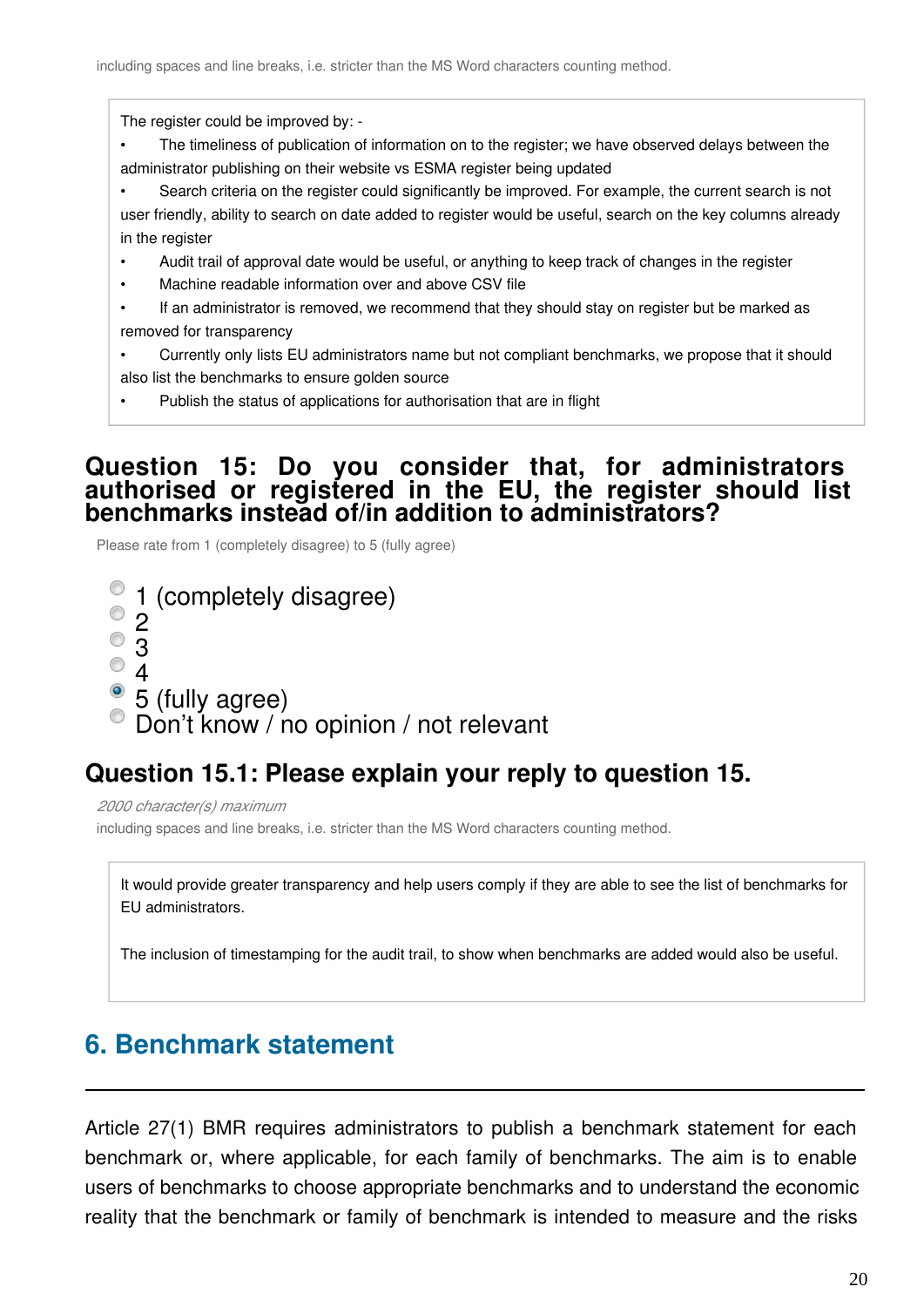attached to the benchmarks. Benchmark statements should be of reasonable length but provide users with the key information needed in an easily accessible manner.

Different practices among administrators may however impede comparability among benchmark statements. While some administrators publish a benchmark statement for each benchmark, others publish it at family level, consolidating information thousands of benchmarks. In addition, the end objectives of the benchmark statement and its articulation with the benchmark's methodology are unclear. As a result, the benchmark statement overlaps to a certain extent with the information disclosed on the benchmark's methodology and may bring, in itself, little added-value.

The objectives of the benchmark statement were further specified in the regulation on climate-related benchmarks and ESG disclosures for all benchmarks. In particular, in order to enable market participants to make well-informed choices, Article 27(2a) of the Benchmark Regulation as amended will require the disclosure of ESG information for all benchmarks – except currency and interest rate benchmarks – in the benchmark statement. Furthermore, the format of the benchmark statement will be standardised for references to ESG factors.

Stakeholders are therefore invited to share their experience and use of the benchmark statement.

### **Question 16: In your experience, how useful do you find the benchmark statement?**

Please rate from 1 (not useful at all) to 5 (very useful)

```
1 (not useful at all)
\circ 2
\odot3
  4
  5 (very useful)
  Don't know / no opinion / not relevant
```
# **Question 16.1: Please explain your reply to question 16.**

*2000 character(s) maximum*

including spaces and line breaks, i.e. stricter than the MS Word characters counting method.

The benchmark statement is useful as an overall explanation of the purpose and operation of a broad family of benchmarks.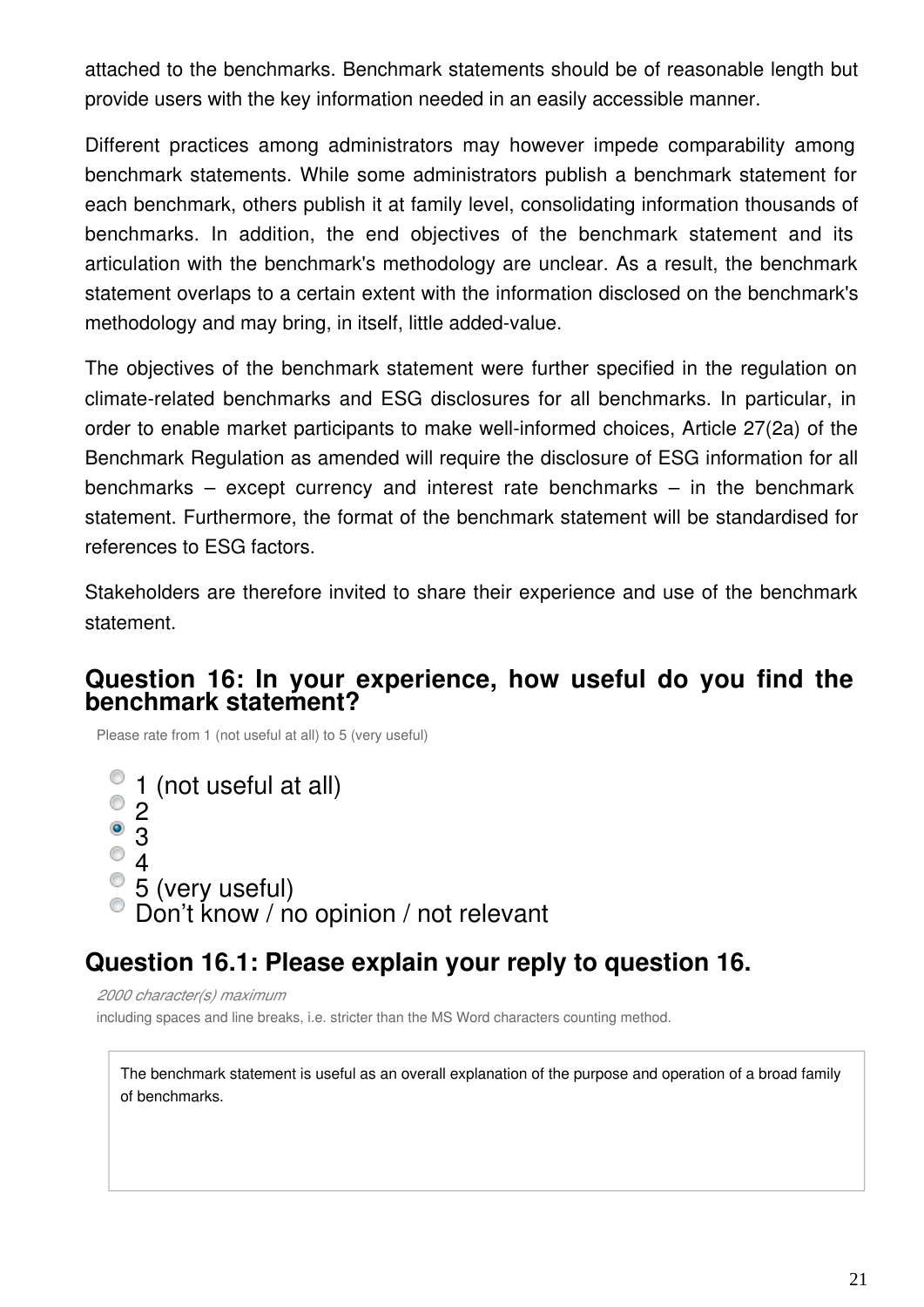### **Question 17: How could the format and the content of the benchmark statement be further improved?**

*2000 character(s) maximum*

including spaces and line breaks, i.e. stricter than the MS Word characters counting method.

The current format is satisfactory, however, it could be further improved by standardising the benchmark statement.

#### **Question 18: Do you consider that the option to publish the benchmark statement at benchmark level and at family level should be maintained?**

Please rate from 1 (should definitely be removed) to 5 (should definitely be maintained)

- 1 (should definitely be removed)
- $^{\circ}$  2
- 3
- 4

• 5 (should definitely be maintained)

Don't know / no opinion / not relevant

### **Question 18.1: Please explain your reply to question 18.**

*2000 character(s) maximum* including spaces and line breaks, i.e. stricter than the MS Word characters counting method.

It is crucial that the option to publish the benchmark statement at the family level be maintained. This is because a provider such as Barclays administers a large number of individual indices in each family which, depending on use from time to time, may be deemed benchmarks (under the EU BMR or, as we prefer, under the broader IOSCO definition). Thus, if this option is not maintained, the volume of statements from the administrator would be vast, with much repetition, and potentially overwhelming for clients.

# **7. Supervision of climate-related benchmarks**

In February 2019, the co-legislators reached a political agreement resulting in the creation of two new types of 'Climate-related Benchmarks' (the EU Paris Aligned Benchmark and the EU Climate Transition Benchmark). The Regulation also aims to improve transparency regarding Environmental, Social and Governance (ESG) factors by requiring ESG disclosures for all investment benchmarks (excluding interest rates and currency benchmarks). The objectives of the new rules are to orient the choice of investors who wish to adopt a climate-conscious investment strategy, and to address the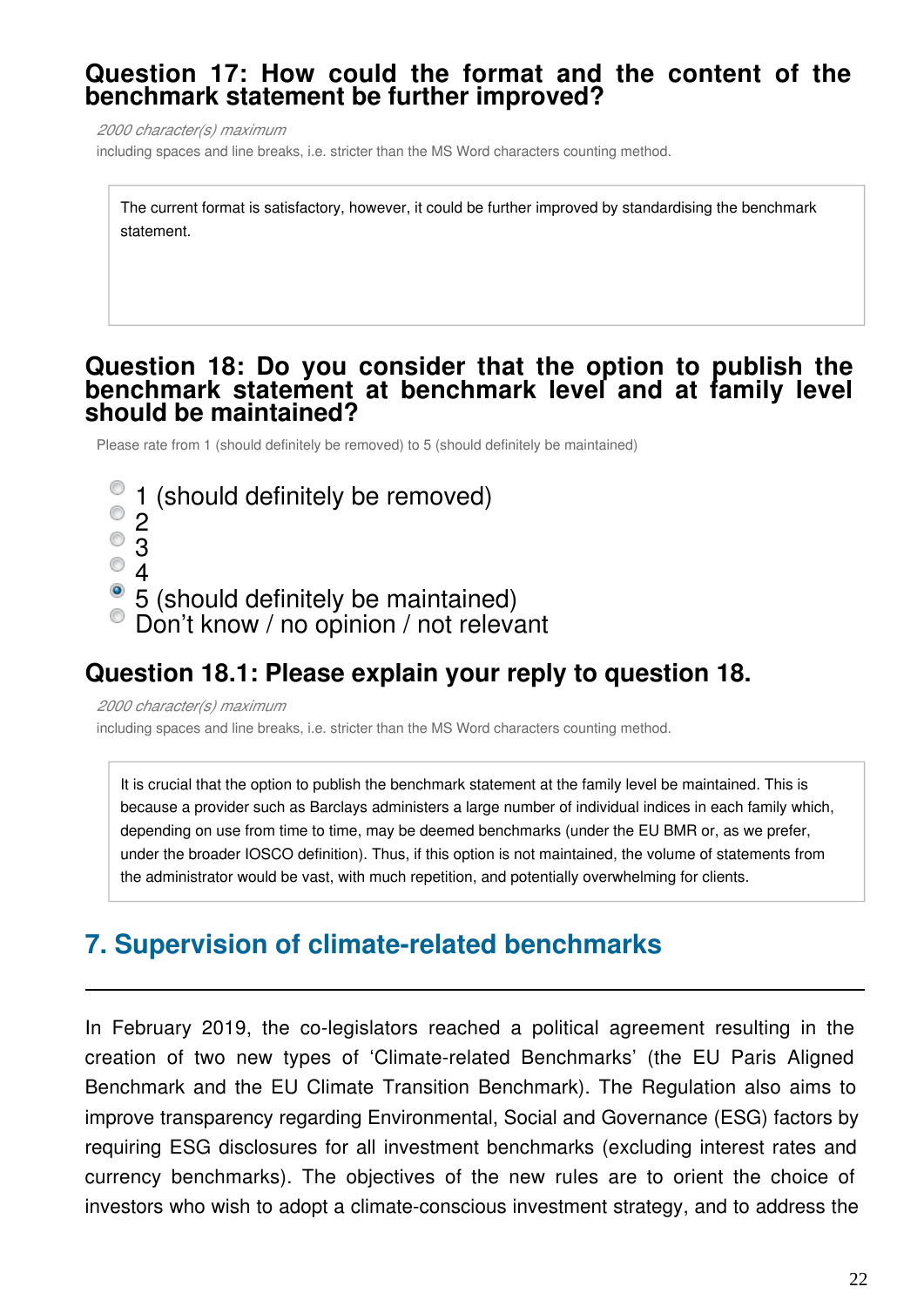risk of greenwashing. The minimum standards as to the methodology of those two climate-related benchmarks and the content of ESG disclosures will be further detailed in delegated acts to be adopted by the Commission in early 2020. Benchmark administrators will be required to comply with those requirements by end-April 2020.

The Commission's services consider that competent authorities should have adequate powers to ensure that a variety of benchmark administrators and investment managers that wish to use climate-related benchmarks to offer investment products based on climate-related benchmarks adhere to the requirements of the Regulation.

This requires that the Regulation empowers competent authorities to verify that any supervised entity mentioned in Article 3(1)(17) of the Regulation only refers to a climaterelated benchmark once two conditions are met: (1) the administrator of the climaterelated benchmark has received certification that the index is compliant with the Regulation and (2) the investment strategy represented by the supervised entity's product is aligned with the appropriate climate-related benchmark.

This implies that the competent authority, when authorising an investment firm, UCITS management company or alternative fund manager to offer an investment product that references one of the two climate-related benchmarks, needs to verify (1) whether the chosen reference index complies with the requirements of the Regulation and (2) whether the investment strategy aligns with the chosen benchmark.

Competent authorities should be put in a position to exercise their surveillance over the climate-related benchmarks and have the power to prevent supervised entities from referencing a climate-related benchmark, if either (1) such benchmark does not respect the rules applicable to climate-related benchmarks or (2) the investment strategy referencing the climate-related benchmark is not aligned with the climate-related benchmark.

The Commission is seeking feedback from stakeholders on whether the above set of supervisory powers is sufficient to ensure an effective supervision of the new climaterelated benchmarks.

**Question 19: Do you consider that competent authorities should have explicit powers to verify:**

### **a) whether the chosen climate-related benchmark complies with the requirement of the Regulation?**

Please rate from 1 (completely disagree) to 5 (fully agree)

- 1 (completely disagree) 2 3
- 4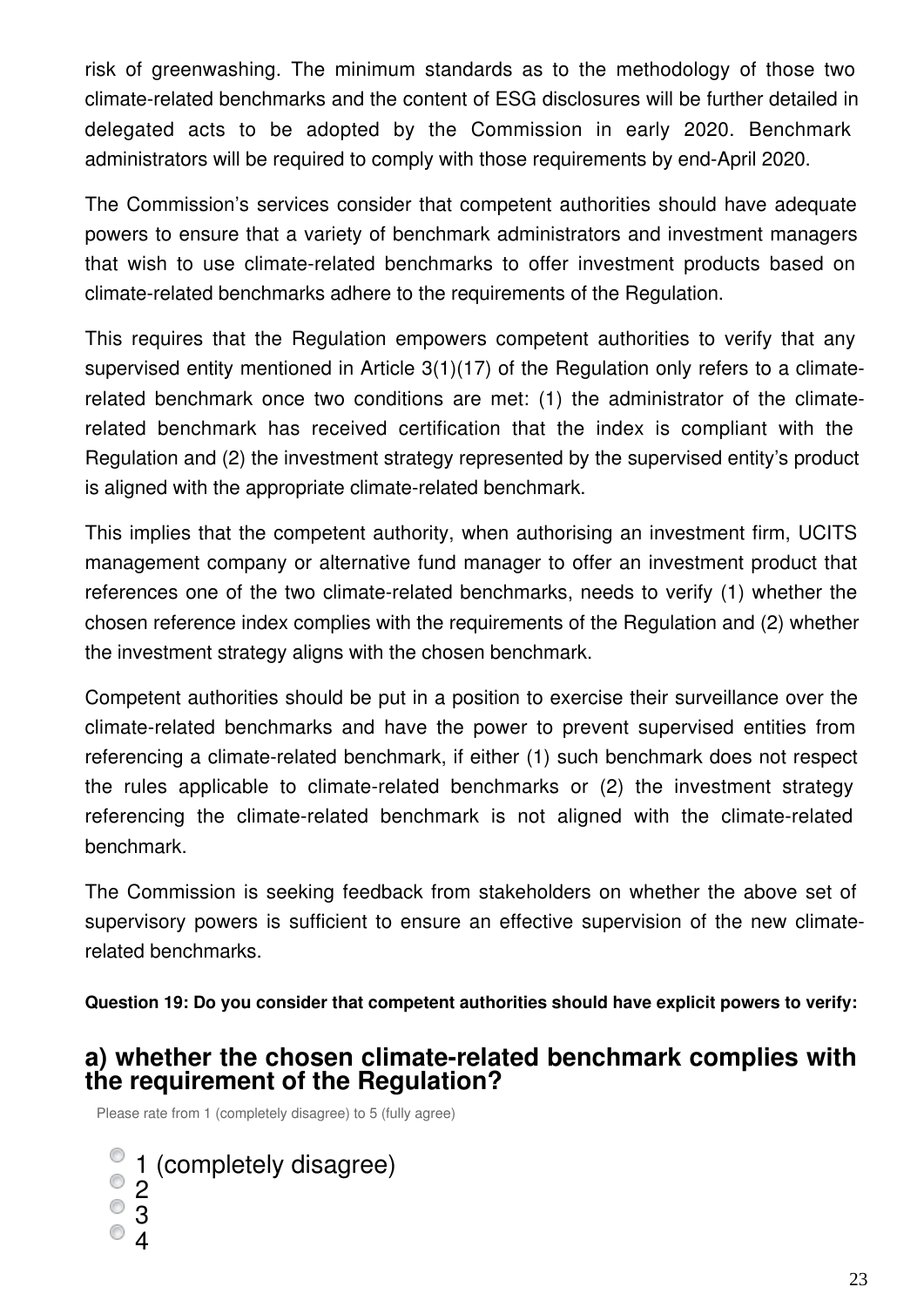5 (fully agree)

Don't know / no opinion / not relevant

### **b) whether the investment strategy referencing this index aligns with the chosen benchmark?**

Please rate from 1 (completely disagree) to 5 (fully agree)

1 (completely disagree)  $^{\circ}$  2 3  $^{\circ}$  4 5 (fully agree) Don't know / no opinion / not relevant

### **Question 19.1: Please explain your reply to question 19 a) and 19 b).**

*2000 character(s) maximum*

including spaces and line breaks, i.e. stricter than the MS Word characters counting method.

**Question 20: Do you consider that competent authorities should have explicit powers to prevent supervised entities from referencing a climate-related benchmark, if such benchmark does not respect the rules applicable to climate-related benchmarks or of the investment strategy referencing the climate-related benchmark is not aligned with the reference benchmark?**

Please rate from 1 (completely disagree) to 5 (fully agree)

1 (completely disagree) 2  $^{\circ}$  3  $^{\circ}$  4 5 (fully agree) Don't know / no opinion / not relevant

# **Question 20.1: Please explain your reply to question 20.**

*2000 character(s) maximum*

including spaces and line breaks, i.e. stricter than the MS Word characters counting method.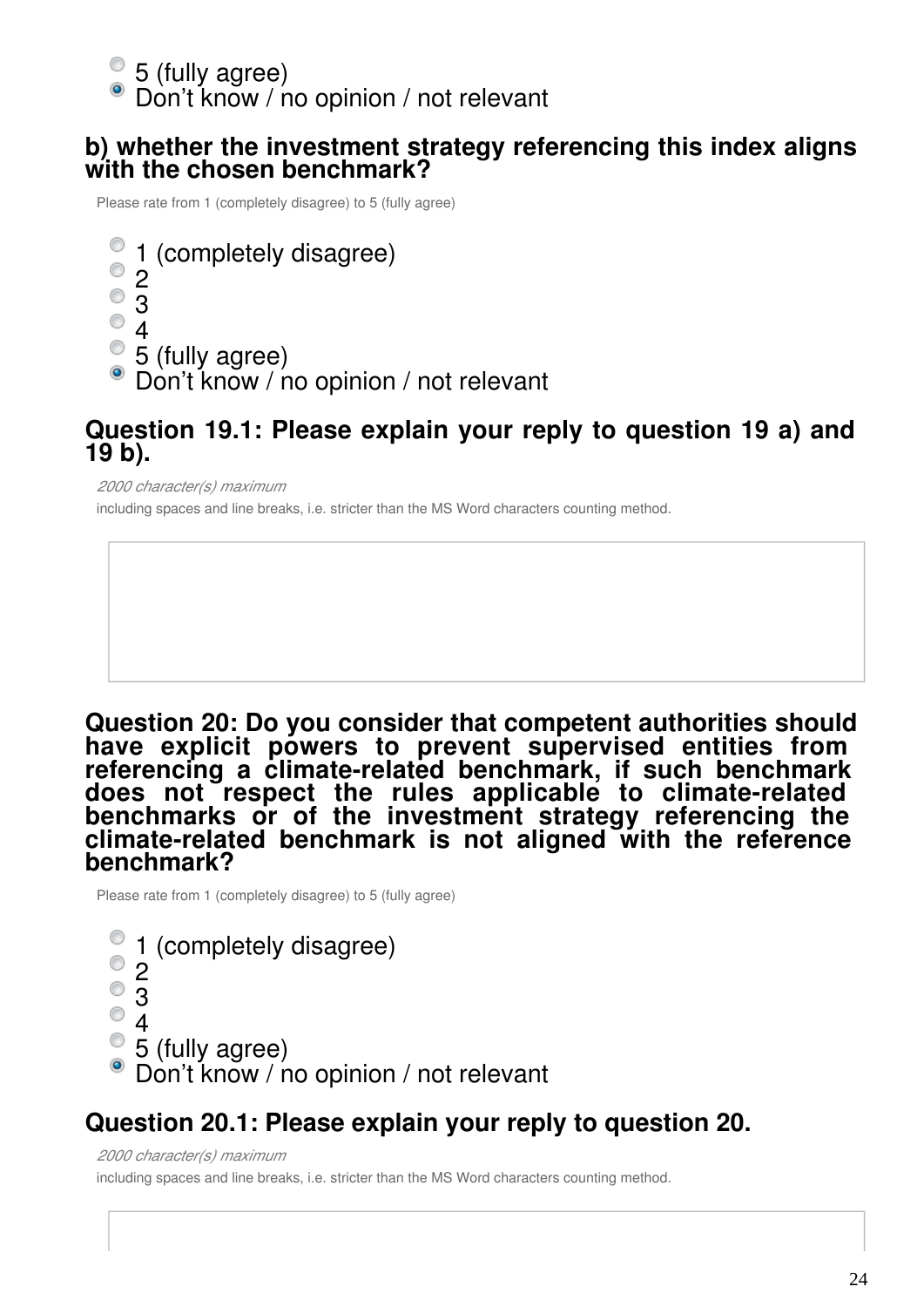# **8. Commodity benchmarks**

Commodity benchmarks are subject to a specific set of rules under the Regulation, with requirements set out in Annex II to the Regulation replacing those in Title II. Annex II reflects the IOSCO Principles for Price Reporting Agencies (PRAs).

There are however certain instances when a commodity benchmark is subject to the 'normal' regime for benchmarks in Title II: if the benchmark is a regulated data benchmark or if the benchmark is based on submissions from contributors the majority of which are supervised entities. This second situation in particular has faced criticism from commodity benchmark providers.

In addition, Article 19(2) BMR sets out that commodity benchmarks are nevertheless subject to the requirements in Title II of the BMR if they meet the following two conditions:

- The commodity benchmark in question is a critical benchmark; and
- The underlying asset is gold, silver or platinum.

Currently, no commodity benchmark fulfils these criteria.

Finally, for commodity benchmarks, there is a *de minimis* threshold below which a benchmark is exempt from the Regulation. It operates on the two conditions that instruments referencing the benchmark can only be admitted to trading on a single trading venue and that the total notional amount of those instruments cannot exceed 100 million euro.

In respect of the quantitative element of this condition, commodity benchmark administrators have explained that seasonal effects may imply that a benchmark's usage may exceed the threshold at one point in time within the year and may stay below at another point in time within the same year.

### **Question 21: Do you consider the current conditions under which a commodity benchmark is subject to the requirements in Title II of the BMR are appropriate?**

Please rate from 1 (not appropriate at all) to 5 (completely appropriate)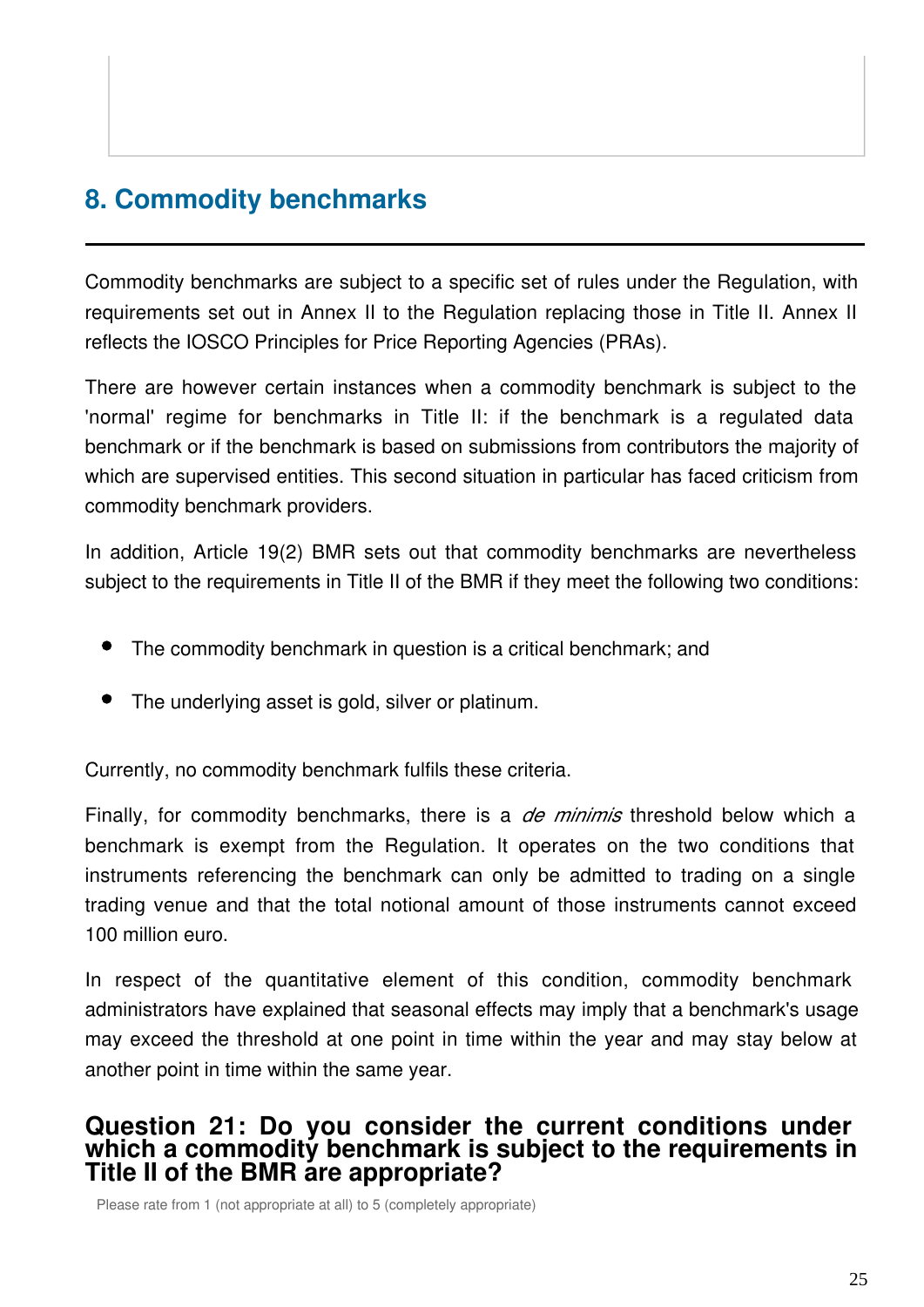```
1 (not appropriate at all)
  2
^{\circ} 3
^{\circ} 4
5 (completely appropriate)
  Don't know / no opinion / not relevant
```
# **Question 21.1: Please explain your reply to question 21.**

*2000 character(s) maximum*

including spaces and line breaks, i.e. stricter than the MS Word characters counting method.

### **Question 22: Do you consider that the compound** *de minimis* **threshold for commodity benchmarks is appropriately set?**

Please rate from 1 (not appropriate at all) to 5 (completely appropriate)

- 1 (not appropriate at all)
- $^{\circ}$  2
- $^{\circ}$  3
- $^{\circ}$  4
- 5 (completely appropriate)
- Don't know / no opinion / not relevant

# **Question 22.1: Please explain your reply to question 22.**

*2000 character(s) maximum* including spaces and line breaks, i.e. stricter than the MS Word characters counting method.

# **9. Non-EEA benchmarks**

The Benchmark Regulation stipulates that, from January 2022 onwards, EU supervised entities can only use benchmarks provided by administrators located in a third country if one of three conditions is met: (1) the European Commission has adopted an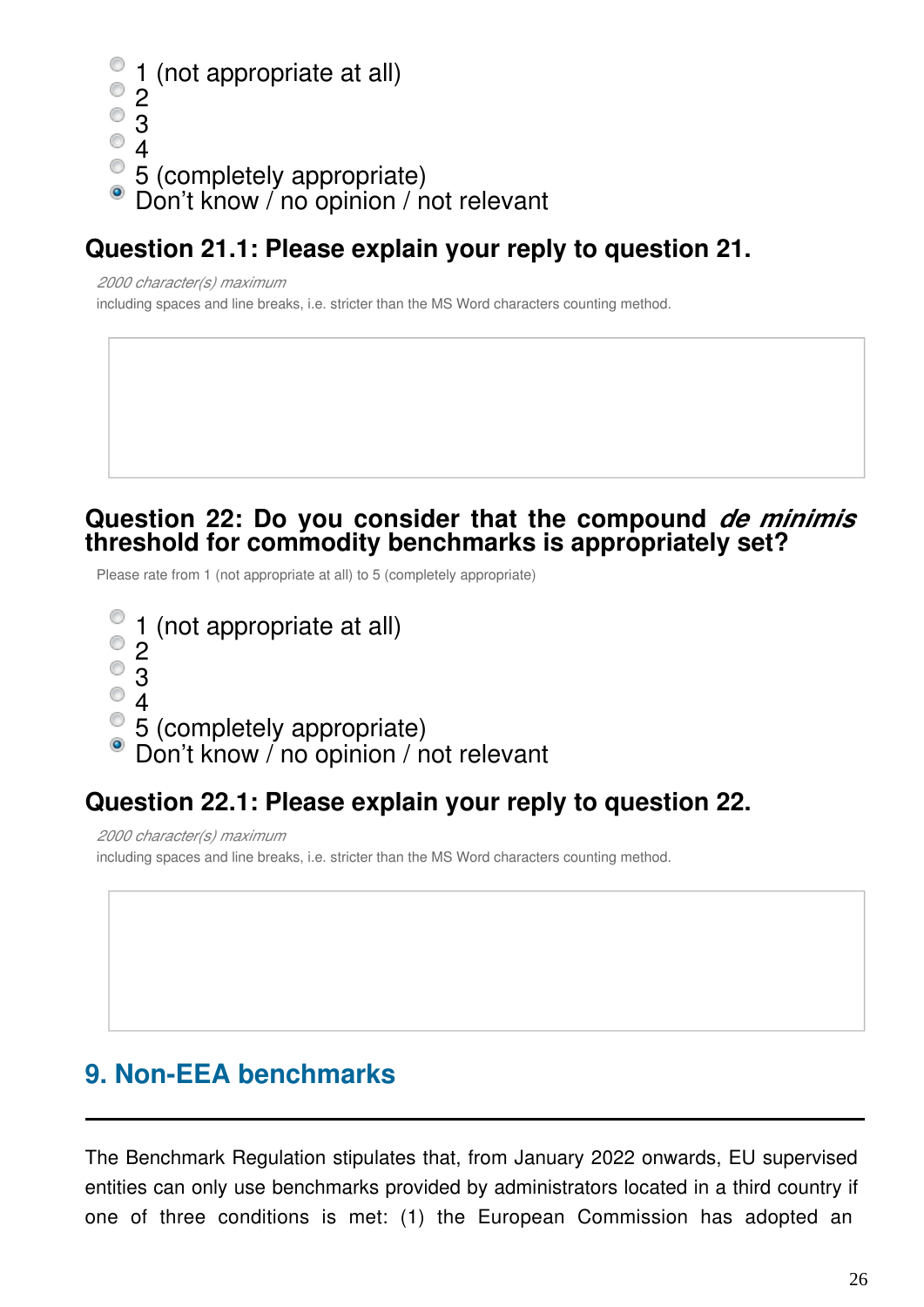equivalence decision; (2) the benchmark administrator has been recognised by an EU competent authority; or (3) the benchmark has been endorsed by an EU supervised entity.

The use of certain non-EEA benchmarks is widespread and economically important, especially for currency or interest rate hedging.

For example, the Benchmark Regulation covers foreign currency exchange (FX) spot rates when they are used in calculating the payments due for EEA listed non-deliverable forwards (NDFs) as long as these contracts are traded on an EEA trading venue. For most major currencies, FX spot rates that meet the criteria of the BMR are available. By contrast, once a currency is not fully convertible, the corresponding FX spot rates will reflect a variety of policy choices and would not be eligible for equivalence, recognition or endorsement.

FX spot rates for not fully convertible currencies may therefore no longer be eligible as a reference rate to calculate the payoff from an NDF once the extended BMR transitional period (31 December 2021) expires.

The question therefore arises whether the Regulation should cover the use of thirdcountry benchmarks by supervised entities in non-deliverable FX forward contracts that are entered into in order to reduce risks directly relating to the commercial activity or treasury financing activity of non-financial counterparties.

### **Question 23: To what extent would the potential issues in relation to FX forwards affect you?**

Please rate from 1 (not at all) to 5 (very much)

(not at all) 2 3  $^{\circ}$  4 • 5 (very much) Don't know / no opinion / not relevant

### **Question 23.1: If the potential issues in relation to FX forwards would affect you, how would you propose to address these potential issues?**

*2000 character(s) maximum*

including spaces and line breaks, i.e. stricter than the MS Word characters counting method.

The issues in relation to non-deliverable FX forwards would significantly affect our ability (and the ability of our European clients) to invest in and deal in affected markets. We think that non-deliverable FX forward contracts and related benchmarks should not be in scope of the BMR. The exemption should remain broad so that changes in such third country monetary or other policies or the identity of the relevant administrator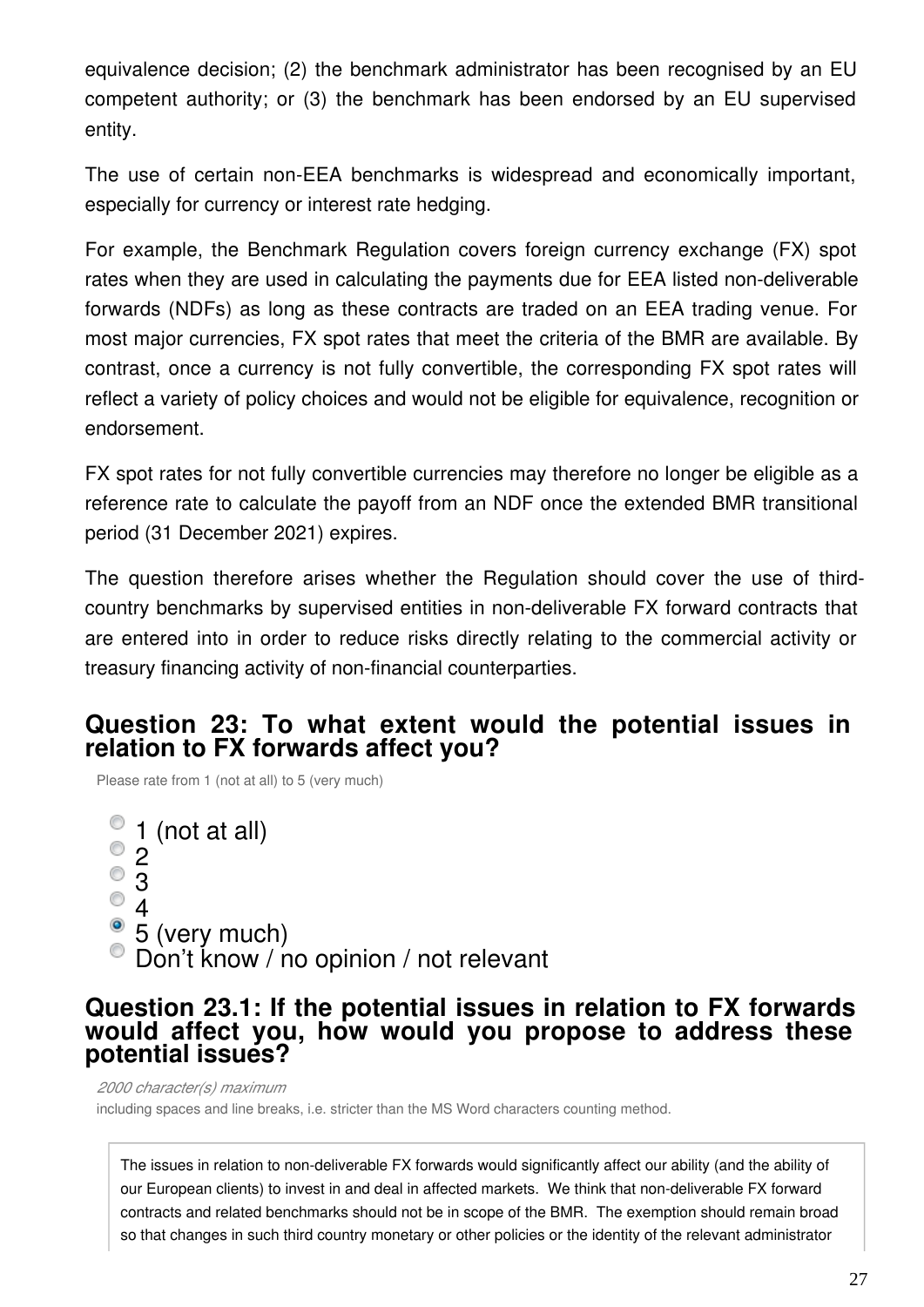do not create cliff edges in respect of what rates EU supervised entities can use.

For instance, in India, the Reserve Bank of India transferred administration of the relevant NDF rate to a subsidiary in 2018, which would mean that such rate would no longer fall within the central bank exemption. Many other rates are also administered by non-central banks. In addition, it may be possible to call into question what a controlled currency is – we would recommend pegged currencies or non-convertible currencies also be included as in such circumstances the relevant central bank still maintains control over the relevant exchange rate (even if formal administration of a rate sits with a nominal subsidiary). For these reasons additional flexibility is needed and the NDF market's contribution to facilitating foreign direct investment in emerging markets (and increasing investment opportunities for EU entities) should be recognised.

Stakeholders argue that for many non EEA indices neither equivalence, recognition nor endorsement provide for legal certainty with regard to the continued use of most thirdcountry benchmarks.

# **Equivalence**

The European Commission is currently assessing which non-EEA countries have an equivalent regulatory and supervisory regime in place, focusing on those countries that have either adopted IOSCO compliant benchmark rules or are in the process of preparing such rules in place before 1 January  $2022<sup>4</sup>$  $2022<sup>4</sup>$  $2022<sup>4</sup>$ . Should rules only cover part of the benchmark universe administered in those jurisdictions (i.e., systemic or critical benchmarks only), equivalence assessments will only comprise the benchmarks covered by the relevant rules. Equivalence might therefore not allow for a continued use of the majority of indices administered outside the Union.

# **Recognition and endorsement**

Recognition of a third-country benchmark administrators requires those administrators to have a legal representative in the Union. Stakeholders argue that, in order for recognition to become effective, tasks and responsibilities of the legal representative would need to be clarified further.

In the absence of licensing income from EU users, many third-country benchmark administrators might not have the incentive to seek either recognition or endorsement of their benchmarks for use in the Union. This would mean that many third-country benchmarks could no longer be used in the Union after the expiry of the (extended) transitional period, by the end of 2021.

### **Question 24: What improvements in the above procedures do you recommend?**

*3000 character(s) maximum*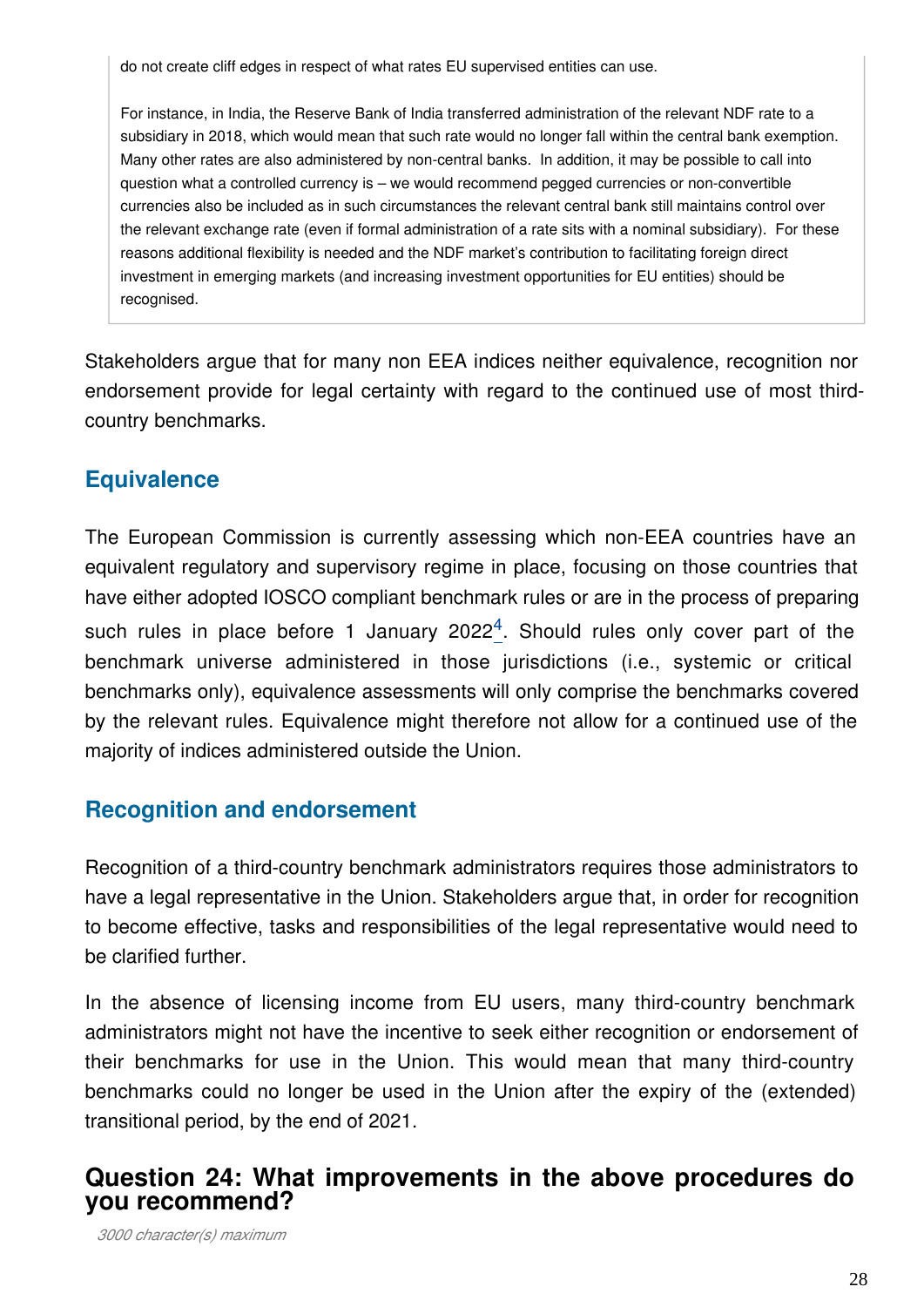For both derivatives and structured notes which are issued in the EU and traded globally, only third country benchmarks which are systemic or critical benchmarks for purposes of EU markets should be in scope of the BMR. The BMR could provide that recognition, endorsement or equivalence for any particular jurisdiction or country is not necessary unless and until ESMA determines that any benchmark from such jurisdiction is significant or critical in the EU when considering use of such benchmark in the EU. In particular we recommend that the impact of such benchmark on financial stability for the EU or on consumers should be a factor that is taken into account. This is because EU financial service providers should be allowed to participate in financial global markets on a level playing field with non-EU service providers where there is no material detriment to EU consumers (e.g. the relevant rate is not used in retail products) or where disruption to the rate would not cause issues of financial stability (e.g. third country rates used to hedge investments made outside the EU).

Such an approach would represent a more calibrated approach to the goals of the BMR and the work being done by the Financial Stability Board to reduce market fragmentation in cross border markets and to increase cooperation among regulators.

We also recommend that additional clarity is provided on when a benchmark is "used" in the Union. The traditional regulatory perimeter of any given jurisdiction typically covers activities that (1) take place in that jurisdiction and so give rise to conduct risk, (2) may induce consumers in that jurisdiction to engage in investment activity or (3) may have a systemic impact on the financial market of that jurisdiction. Branches of EU supervised entities operating outside the EU and interacting with non-EU clients with non-EU benchmarks will generally not fall into any of the aforementioned grounds for regulation and so should not fall within the regulatory perimeter.

At present the broad definition of "use" set out in the BMR applies to operational processes re. payment calculations (i.e. "determining the amount payable") that occur in the EU even where the client, benchmark and branch are outside the EU or apply because a trade is booked into the head office under an accounting model even though the client, benchmark and branch are outside the EU.

A narrower definition of use would do much to alleviate issues of overreach and would create a level playing field for EU institutions with businesses outside the EU without undermining how the BMR applies to benchmarks which are systemic or critical in the EU and so impact EU financial stability or EU consumer interests.

<span id="page-28-0"></span><sup>4</sup> On 29 July, the Commission adopted the first decisions stating that the administrators of certain interest rates and foreign exchange rates in Australia and Singapore are subject to legally binding requirements equivalent to the requirements set out under the Benchmark Regulation.

# **10. Additional information**

Should you wish to provide additional information (e.g. a position paper, report) or raise specific points not covered by the questionnaire, you can upload your additional document(s) here: